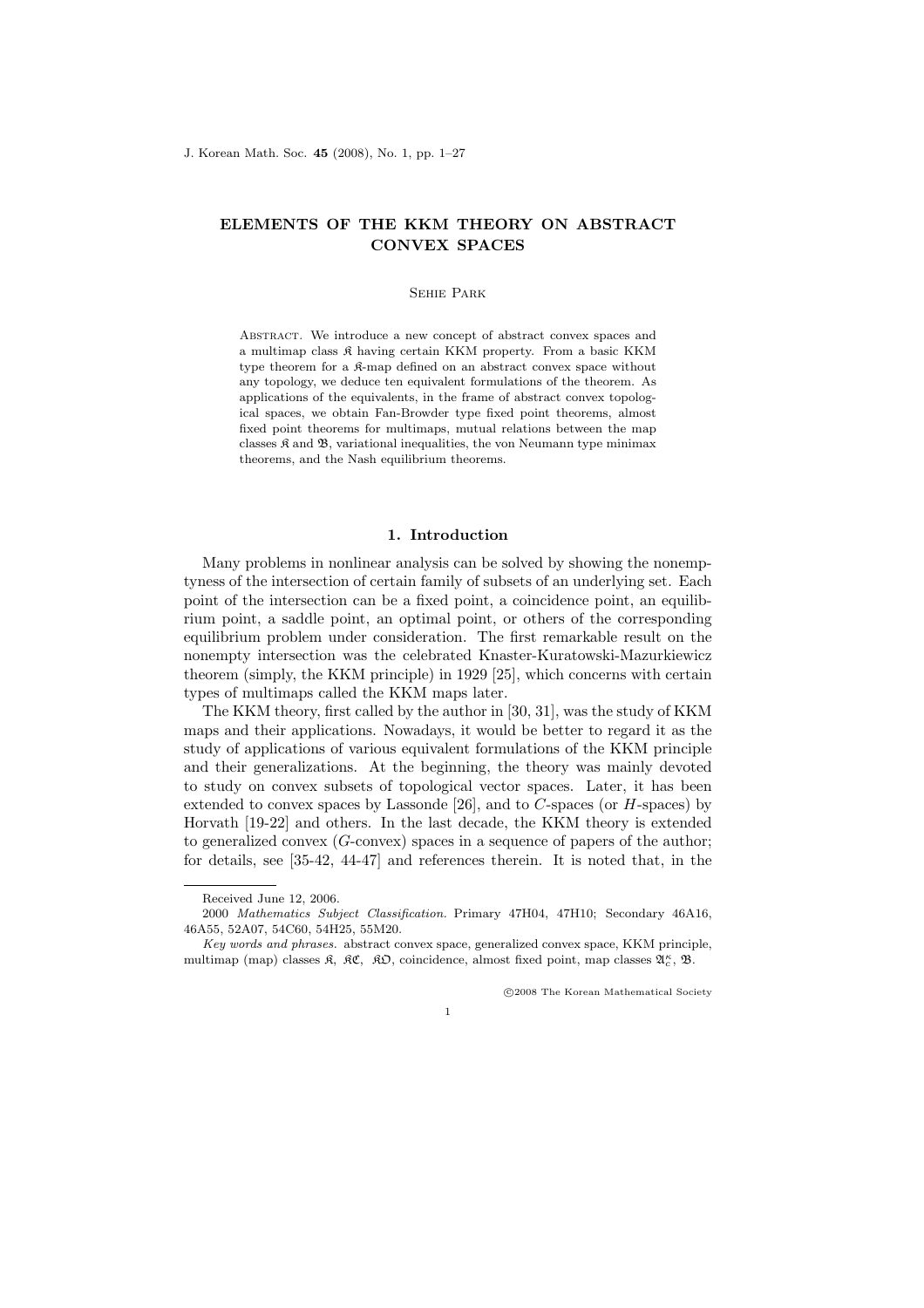KKM theory, there have appeared a number of coincidence theorems with many significant applications.

Recently, in [41], we introduced a new concept of abstract convex spaces and certain broad classes  $\mathcal{RC}$  and  $\mathcal{RD}$  of multimaps (having the KKM property). With this new concept, the KKM type maps were used to obtain coincidence theorems and fixed point theorems.

In the first half of this paper, we recall the concept of abstract convex spaces and show that they are adequate to establish the KKM theory. From a KKM type theorem for a  $\mathcal{R}-m$  on an abstract convex space, we deduce ten equivalent formulations of the theorem in the forms of the Ky Fan type matching theorem, a coincidence theorem, a finite intersection theorem for multimap values, analytic alternatives, minimax inequalities, and geometric or section properties. These are all known to be the basic elements of the KKM theory on G-convex spaces, H-spaces, and convex spaces. Therefore, we show that the basic results in the KKM theory can be stated for abstract convex spaces without any topology.

In the second half, we are mainly concerned with applications of the equivalents of the coincidence theorem for particular abstract convex topological spaces. Actually in the frame of such spaces, we obtain Fan-Browder type fixed point theorems, almost fixed point theorems for multimaps, mutual relations between the map classes  $\mathfrak K$  and  $\mathfrak B$ , variational inequalities, the von Neumann type minimax theorems, and the Nash equilibrium theorems.

Consequently, in the present paper, we generalize and unify most of important results in the elements or foundations of the KKM theory appeared in our previous works [30-33, 36, 40-42, 45-47]. In fact, the generalized convex space theory established in these works is now extended to abstract convex topological spaces satisfying the KKM principle.

#### 2. Abstract convex spaces and the map class  $\hat{\mathcal{R}}$

In this section, we recall the definitions in [41] and new examples. Let  $\langle D \rangle$  denote the set of all nonempty finite subsets of a set D.

**Definitions.** An abstract convex space  $(E, D; \Gamma)$  consists of a nonempty set E, a nonempty set D, and a multimap  $\Gamma : \langle D \rangle \to E$  with nonempty values. We sometimes denote  $\Gamma_A := \Gamma(A)$  for  $A \in \langle D \rangle$ .

Let  $(E, D; \Gamma)$  be an abstract convex space. For any  $D' \subset D$ , the  $\Gamma$ -convex hull of  $D'$  is denoted and defined by

$$
\mathrm{co}_{\Gamma} D' := \bigcup \{ \Gamma_A \mid A \in \langle D' \rangle \} \subset E.
$$

 $\lceil$  co is reserved for the convex hull in vector spaces. A subset X of E is called a Γ-convex subset of  $(E, D; \Gamma)$  relative to D' if for any  $N \in \langle D' \rangle$ , we have  $\Gamma_N \subset X$ , that is,  $\text{co}_{\Gamma} D' \subset X$ .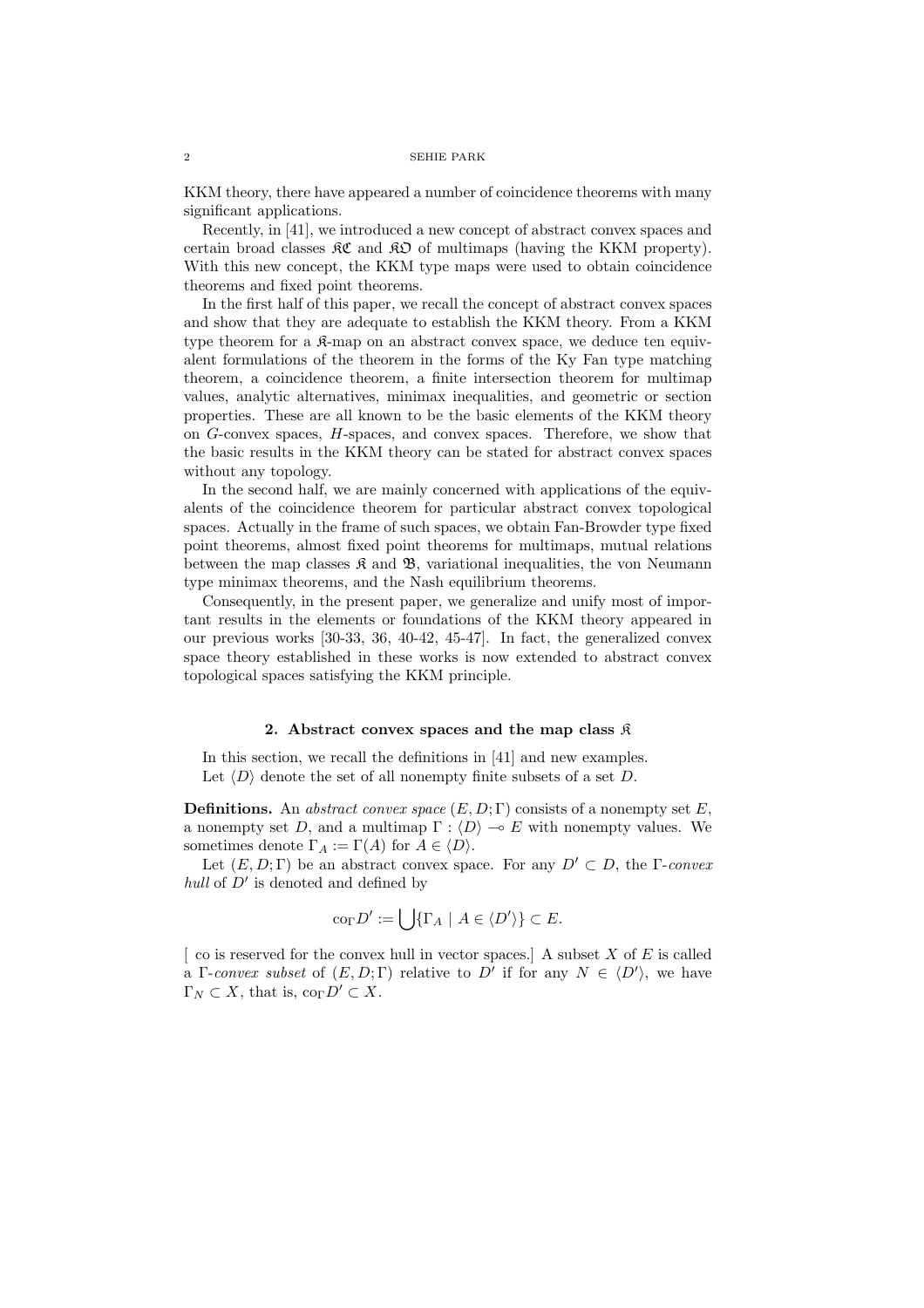When  $D \subset E$ , the space is denoted by  $(E \supset D; \Gamma)$ . In such case, a subset X of E is said to be Γ-convex if  $\text{co}_{\Gamma}(X \cap D) \subset X$ ; in other words, X is Γ-convex relative to  $D' := X \cap D$ . In case  $E = D$ , let  $(E; \Gamma) := (E, E; \Gamma)$ .

An abstract convex space with any topology is called an abstract convex topological space.

**Examples.** 1. A convexity space  $(E, C)$  in the classical sense consists of a nonempty set  $E$  and a family  $C$  of subsets of  $E$  such that  $E$  itself is an element of C and C is closed under arbitrary intersection. For details, see [49], where the bibliography lists 283 papers. For any subset  $X \subset E$ , its C-convex hull is defined and denoted by Co<sub>C</sub>X :=  $\bigcap \{Y \in C \mid X \subset Y\}$ . We say that X is C-convex if  $X=C_{\mathcal{O}_C}X$ . Now we can consider the map  $\Gamma : \langle E \rangle \to E$  given by  $\Gamma_A:=\text{Co}_cA$  for each  $A \in \langle E \rangle$ . Then  $(E, \mathcal{C})$  becomes our abstract convex space  $(E; \Gamma)$ .

2. A generalized convex space or a G-convex space  $(X, D; \Gamma)$  consists of a topological space X, a nonempty set D, and a multimap  $\Gamma : \langle D \rangle \to X$  such that for each  $A \in \langle D \rangle$  with the cardinality  $|A| = n+1$ , there exists a continuous function  $\phi_A : \Delta_n \to \Gamma(A)$  such that  $J \in \langle A \rangle$  implies  $\phi_A(\Delta_J) \subset \Gamma(J)$ .

Here,  $\Delta_n$  is the standard *n*-simplex with vertices  $\{e_i\}_{i=0}^n$ , and  $\Delta_J$  the face of  $\Delta_n$  corresponding to  $J \in \langle A \rangle$ ; that is, if  $A = \{a_0, a_1, \ldots, a_n\}$  and  $J =$  ${a_{i_0}, a_{i_1}, \ldots, a_{i_k}} \subset A$ , then  $\Delta_J = \text{co}\{e_{i_0}, e_{i_1}, \ldots, e_{i_k}\}.$ 

For details on G-convex spaces, see [35-42, 44-47], where basic theory was extensively developed and lots of examples of G-convex spaces were given.

3. A well-known subclass of  $G$ -convex spaces due to Horvath [19-22] can be generalized as follows: A G-convex space  $(X, D; \Gamma)$  is called an H-space if each  $Γ_A$  is ω-connected (that is, *n*-connected for all  $n ≥ 0$ ) and  $Γ_A ⊂ Γ_B$  for  $A ⊂ B$ in  $\langle D \rangle$ . An H-space  $(X; \Gamma)$  is called a C-space [21].

4. If X is a subset of a vector space,  $D \subset X$  such that co  $D \subset X$ , and each  $\Gamma_A$  is the convex hull of  $A \in \langle D \rangle$  equipped with the Euclidean topology, then  $(X, D; \Gamma)$  becomes a *convex space* generalizing the one due to Lassonde [26]. Note that any convex subset of a topological vector space (t.v.s.) is a convex space, but not conversely.

5. Let E be a t.v.s. with a neighborhood system  $V$  of its origin. A subset X of E is said to be almost convex [18] if for any  $V \in V$  and for any finite subset  $A := \{x_1, x_2, \dots, x_n\}$  of X, there exists a subset  $B := \{y_1, y_2, \dots, y_n\}$ of X such that  $y_i - x_i \in V$  for each  $i = 1, 2, ..., n$  and co  $B \subset X$ . By choosing  $\Gamma_A := B$  for each  $A \in \langle X \rangle$ ,  $(X; \Gamma)$  becomes an abstract convex space.

**Definitions.** Let  $(E, D; \Gamma)$  be an abstract convex space and Z a set. For a multimap  $F : E \multimap Z$  with nonempty values, if a multimap  $G : D \multimap Z$  satisfies

$$
F(\Gamma_A) \subset G(A) := \bigcup_{y \in A} G(y) \quad \text{for all } A \in \langle D \rangle,
$$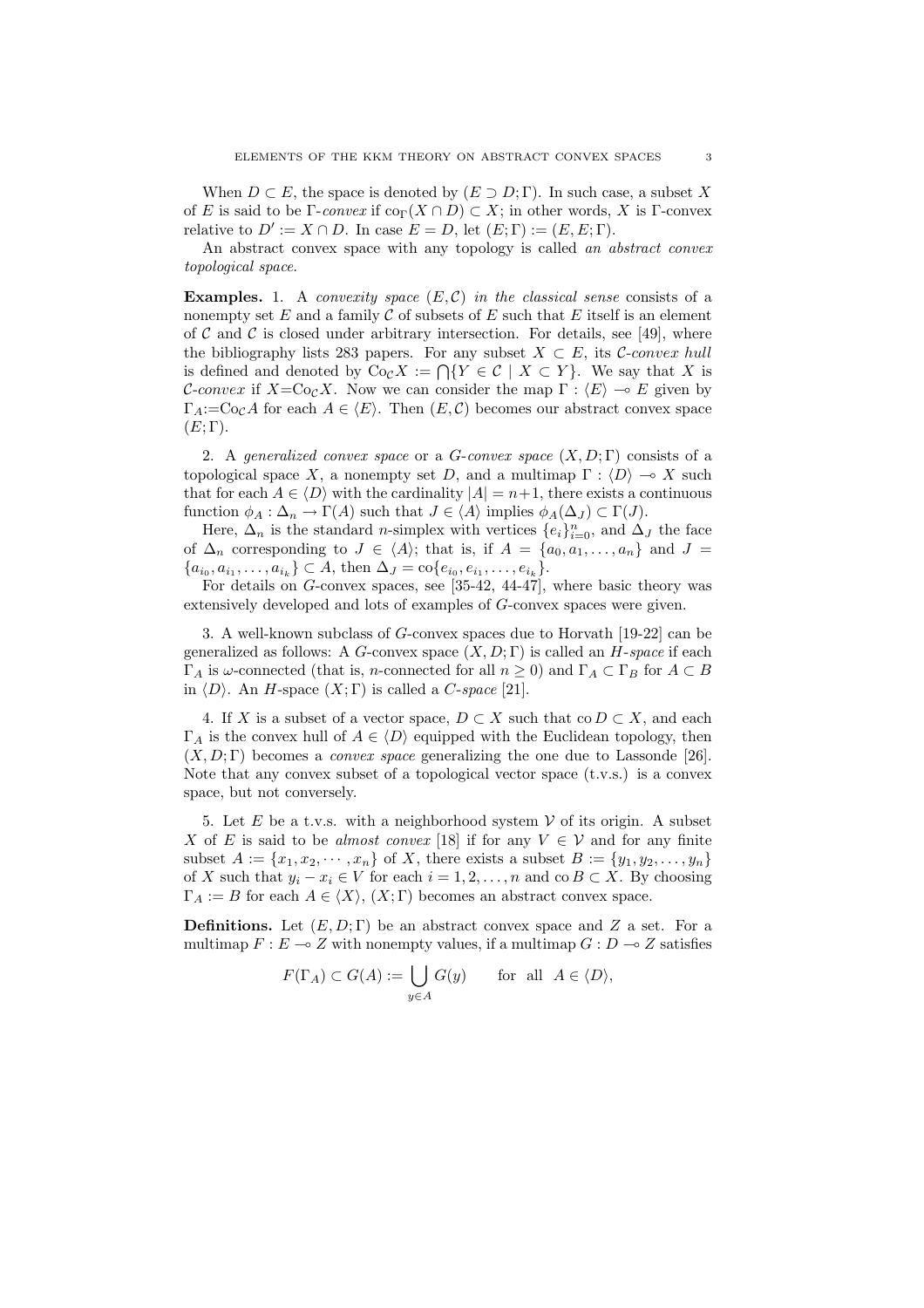then G is called a KKM map with respect to F. A KKM map  $G: D \multimap E$  is a KKM map with respect to the identity map  $1<sub>E</sub>$ .

A multimap  $F : E \multimap Z$  is called a  $\mathfrak{K}\text{-}map$  if, for a KKM map  $G : D \multimap Z$ with respect to F, the family  $\{G(y)\}_{y\in D}$  has the finite intersection property. We denote

$$
\mathfrak{K}(E, Z) := \{ F : E \multimap Z \mid F \text{ is a } \mathfrak{K}\text{-map} \}.
$$

Similarly, when Z is a topological space, a  $\mathcal{RC}$ -map is defined for closedvalued maps  $G$ , and a  $\mathcal{R}\mathfrak{O}$ -map for open-valued maps  $G$ . Note that if  $Z$  is discrete then three classes  $\mathfrak{K}, \mathfrak{K} \mathfrak{C},$  and  $\mathfrak{K} \mathfrak{O}$  are identical. Some authors use the notation  $KKM(E, Z)$  instead of  $\mathfrak{RC}(E, Z)$ .

**Examples.** 1. Every abstract convex space in our sense has a map  $F \in$  $\mathfrak{K}(E, Z)$  for any nonempty set Z. In fact, for each  $x \in E$ , choose  $F(x) := Z$  or  $F(x) := \{z_0\}$  for some  $z_0 \in Z$ .

If  $1_E \in \mathfrak{K}(E, E)$ , then  $f \in \mathfrak{K}(E, Z)$  for any function  $f : E \to Z$ . If E and Z are topological spaces, this holds for  $\mathcal{RC}$  or  $\mathcal{RD}$  for any continuous f.

2. For a G-convex space  $(X, D; \Gamma)$  and a topological space Z, we defined the classes  $\mathfrak{K}, \mathfrak{K} \mathfrak{C}, \mathfrak{K} \mathfrak{O}$  of multimaps  $F : X \multimap Z$  [40]. It is known that for a  $G$ convex space  $(X, D; \Gamma)$ , we have the identity map  $1_X \in \mathcal{RC}(X, X) \cap \mathcal{RO}(X, X);$ see [24, 36, 40]. Moreover, if  $F: X \to Z$  is a continuous single-valued map or if  $F : X \multimap Z$  has a continuous selection, then it is easy to check that  $F \in \mathfrak{RC}(X,Z) \cap \mathfrak{RO}(X,Z)$ . Note that there are many known selection theorems due to Michael and others.

3. In early 1990's, the author introduced the admissible class  $\mathfrak{A}_{c}^{\kappa}(X,Y)$  of multimaps  $X \multimap Y$  between topological spaces and showed that  $\mathfrak{A}_{c}^{\kappa}(X, Y) \subset$  $\mathcal{RC}(X, Y)$  when X is a convex space and Y is a Hausdorff space. Motivated by this, Chang and Yen [9] defined the KKM class of maps on convex subsets of topological vector spaces. Moreover, Chang et al. [10] extended the KKM-class to S-KKM class. On the other hand, the author extended the  $\mathfrak{A}_c^{\kappa}$ -class to the 'better' admissible B-class on convex spaces, supplied a large number of examples, and showed that, in the class of compact closed multimaps from convex spaces into Hausdorff spaces, two subclasses  $\mathfrak{B}$  and  $\mathfrak{K}C$  coincide [33]. Recently H. Kim [23] showed that two classes KKM and s-KKM of multimaps from a convex space into a topological space are identical whenever s is surjective [this is the only case s-KKM is meaningful]. For G-convex spaces, such multimap classes are extended and investigated by a number of authors.

4. Modifying the original definition of S-KKM maps of Chang et al. [10], Amini et al. [4] defined the S-KKM class for a classical convexity space  $(X, \mathcal{C})$ with a nonempty set Z and a topological space Y as follows: If  $S: Z \to X$ ,  $F: X \longrightarrow Y$ , and  $G: Z \longrightarrow Y$  are three multimaps satisfying

 $F(\text{Co}_\mathcal{C}(S(A)) \subset G(A)$  for each  $A \in \langle Z \rangle$ ,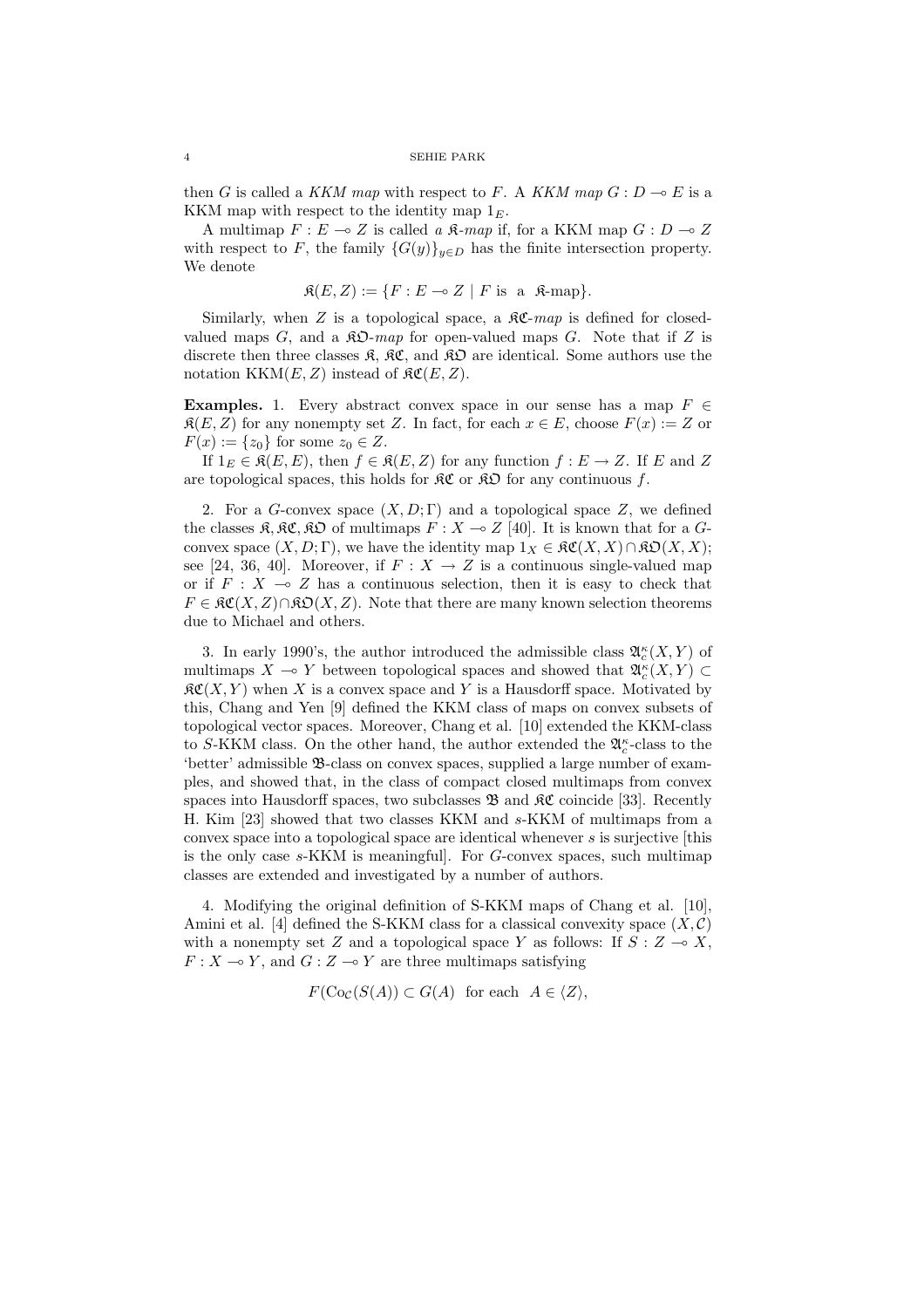then G is called a C-S-KKM map with respect to F. If the map  $F : X \to Y$ satisfies the requirement that for any  $C$ -S-KKM map G with respect to  $F$ , the family  $\{G(z) | z \in Z\}$  has the finite intersection property, then F is said to have the S-KKM property with respect to  $\mathcal{C}$ . Amini et al. defined

S-KKM $_{\mathcal{C}}(Z, X, Y) := \{F : X \multimap Y \mid F \text{ has the S-KKM property w.r.t. } C\}.$ 

It should be noticed that, by putting  $\Gamma_A := \text{Co}_{\mathcal{C}}(S(A))$  for each  $A \in \langle Z \rangle$ , the triple  $(X, Z; \Gamma)$  becomes an abstract convex space in our sense and S- $\operatorname{KKM}_{\mathcal{C}}(Z,X,Y)$  becomes simply  $\mathfrak{RC}(X,Y)$ . Similarly, we can define  $\mathfrak{RD}(X,Y)$ and  $\mathfrak{K}(X, Y)$  even if Y is a mere set.

We can define a subspace of an abstract convex space and  $\mathcal{R}$ -maps on subspaces. The following generalize [41, Propositions 1 and 2], resp., with slightly modified proofs:

**Lemma 1.** For an abstract convex space  $(E, D; \Gamma)$  and a nonempty subset D' of D, let X be a Γ-convex subset of E relative to D' and  $\Gamma': \langle D' \rangle \longrightarrow X$  a map defined by

$$
\Gamma'_A := \Gamma_A \subset X \text{ for } A \in \langle D' \rangle.
$$

Then  $(X, D'; \Gamma')$  itself is an abstract convex space called a subspace.

**Lemma 2.** Let  $(E, D; \Gamma)$  be an abstract convex space,  $(X, D'; \Gamma')$  a subspace, and Z a set. If  $F \in \mathfrak{K}(E, Z)$ , then  $F|_X \in \mathfrak{K}(X, Z)$ .

Note that Lemma 2 holds for  $\mathcal{RC}$  and  $\mathcal{RD}$  instead of  $\mathcal{R}$  whenever Z is a topological space.

From now on, multimaps are simply called maps and sometimes we will not distinguish a map with its graph.

# 3. The KKM type theorems

From the definitions of each of the classes  $\mathfrak{K}$ ,  $\mathfrak{K}C$  and  $\mathfrak{K}D$ , we can deduce ten equivalent statements. For simplicity, we will do only for the class K.

First of all, as in [41], we obtain the following prototype of KKM type theorems for abstract convex spaces:

**Theorem 1.** Let  $(E, D; \Gamma)$  be an abstract convex space, Z a set, and  $F: E \rightarrow$ Z a map. Then  $F \in \mathfrak{K}(E, Z)$  if and only if for any map  $G : D \to Z$  satisfying (1.1)  $F(\Gamma_N) \subset G(N)$  for any  $N \in \langle D \rangle$ ,

we have  $F(E) \cap \bigcap \{G(y) \mid y \in N\} \neq \emptyset$  for each  $N \in \langle D \rangle$ .

*Proof.* For the necessity, from (1.1), for any  $N \in \langle D \rangle$ , we have  $F(\Gamma_N) \subset F(E) \cap$ Froof. For the necessity, from (1.1), for any  $N \in \langle D \rangle$ , we have  $F(\Gamma_N) \subset F(E) \cap G(N) = \bigcup_{y \in N} \{F(E) \cap G(y)\}$ . Since F is a  $\Re$ -map, the family  $\{F(E) \cap G(y)\}_{y \in D}$ has the finite intersection property. The sufficiency is clear.  $\Box$ 

Remarks. 1. If  $Z$  is a topological space and  $G$  is open-valued [resp., closedvalued], then we can assume  $F \in \mathfrak{RO}(E, Z)$  [resp.,  $F \in \mathfrak{RC}(E, Z)$ ].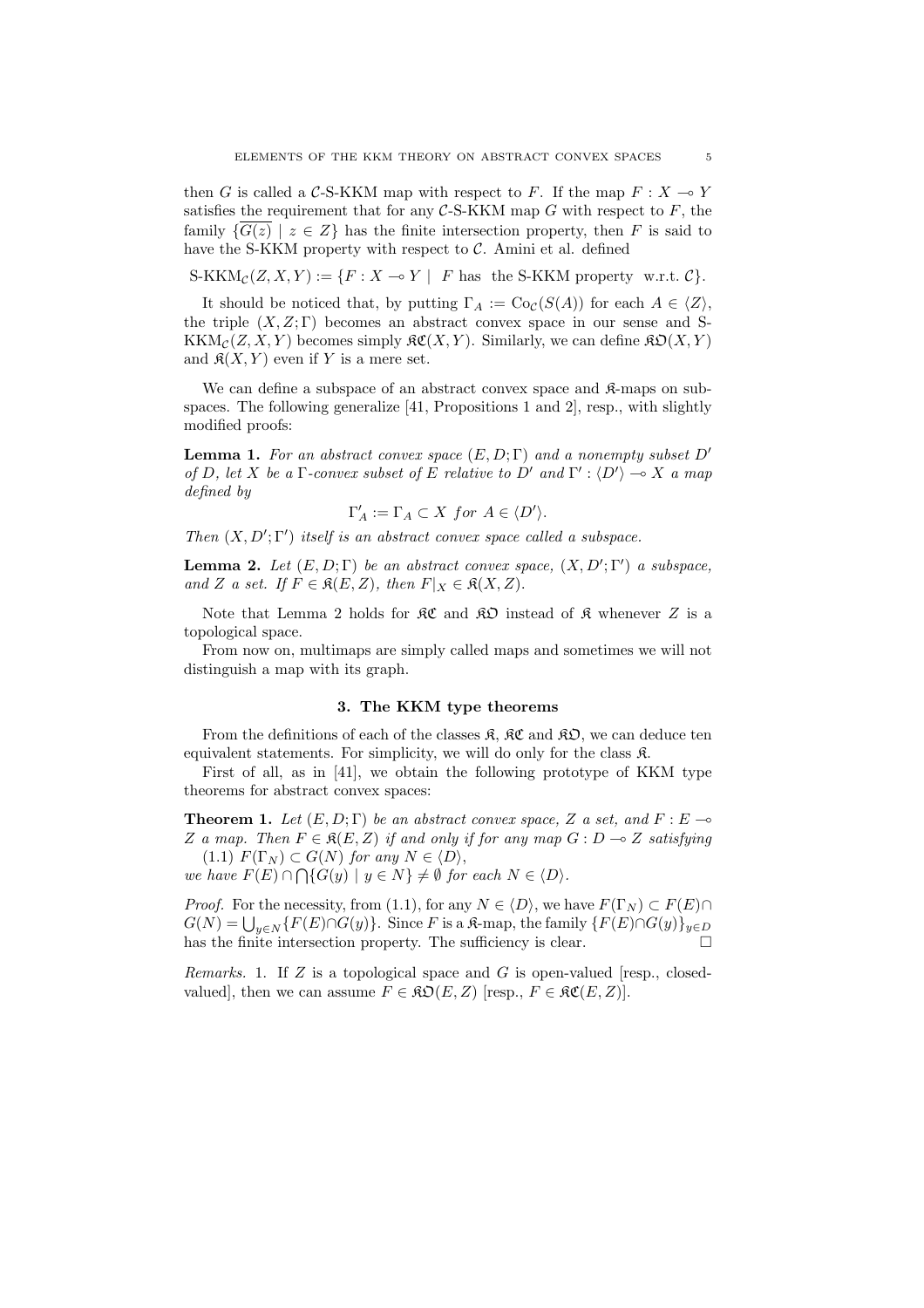2. If  $E = Z = \Delta_n$  is an *n*-simplex, D is the set of its vertices,  $\Gamma = \infty$  is the convex hull operation, then the celebrated KKM principle [25] says that  $1_E \in \mathfrak{RC}(E, E)$ . This principle was first used in [25] to obtain one of the most direct proofs of the Brouwer fixed point theorem, and later applied to topological results on Euclidean spaces in [1, 2]; see [36, 43].

3. If D is a nonempty subset of a topological vector space  $E = Z$  (not necessarily Hausdorff), Fan's KKM lemma [11] says that  $1_E \in \mathfrak{RC}(E, E)$ . Fan [11] applied his lemma to coincidence theorems generalizing the Tychonoff fixed point theorem and a result concerning two continuous maps from a compact convex set into a uniform space. Later, Fan [12] also applied his lemma to obtain an intersection theorem (concerning sets with convex sections) which implies the Sion minimax theorem [48] and the Tychonoff fixed point theorem.

4. Usually, a KKM theorem is a claim  $1_E \in \mathfrak{RC}(E, E)$  for an abstract convex topological space  $(E, D; \Gamma)$ . For another forms of the KKM theorem for convex spaces, H-spaces, or G-convex spaces and their applications, there are a large number of works. They can be deduced from Theorem 1. We give an example as follows:

Corollary 1.1. Let  $(E, D; \Gamma)$  be an abstract convex topological space. Then the identity map  $1_E$  belongs to  $\mathcal{RC}(E, E)$  [resp.,  $1_E \in \mathcal{RO}(E, E)$ ] if and only if for any map  $G: D \longrightarrow E$  satisfying

(1) G has closed  $[resp., open]$  values, and

 $(2)$  G is a KKM map.

 ${G(y)}_{y\in D}$  has the finite intersection property. Further, if (3)  $\bigcap_{z \in M} G(z)$  is compact for some  $M \in \langle D \rangle$ ,

then we have

$$
\bigcap_{y \in D} \overline{G(y)} \neq \emptyset.
$$

Proof. The first part is a simple consequence of Theorem 1 or the definition. Now the whole intersection property follows from the compactness.  $\Box$ 

Remarks. 1. You may prefer to adopt "compactly" closed [resp., open] values in (1). This is impractical and superfluous. In fact, replacing the topology of  $E$ by its compactly generated extension, we can eliminate that kind of inadequate terminology; see [37].

2. Some authors call G a transfer closed map when  $\bigcap_{y \in D} \overline{G(y)} = \bigcap_{y \in D} G(y)$ .<br>In this case, the conclusion of Corollary 1.2 becomes  $\bigcap_{y \in D} G(y) \neq \emptyset$ .

From Theorem 1, we have the following prototype of the Alexandroff-Pasynkoff theorem [3]:

For  $D := \{a_0, a_1, \ldots, a_n\}$ , we denote as follows:

 $D_0 := \{a_0, \ldots, a_{n-1}\}, \ \ D_i := \{a_0, \ldots, \widehat{a_{i-1}}, \ldots, a_n\}$ 

for  $1 \leq i \leq n$ .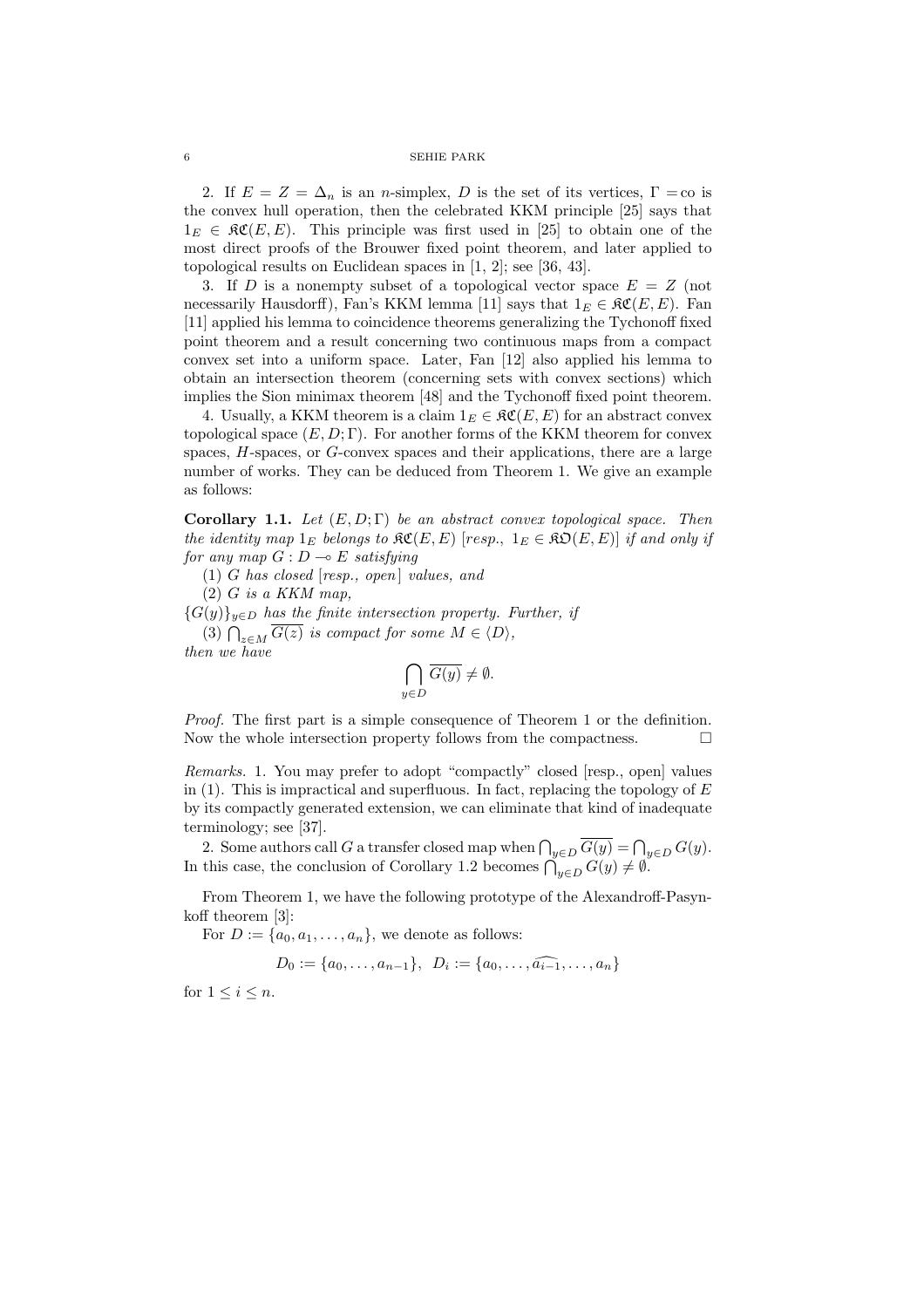We say that  $\Gamma : \langle D \rangle \to E$  is monotone if for any  $A, B \in \langle D \rangle$ ,  $A \subset B$  implies  $\Gamma_A \subset \Gamma_B$ . This holds automatically for a classical convexity spaces.

**Corollary 1.2.** Let  $(E, D; \Gamma)$  be an abstract convex topological space such that  $\Gamma$  is monotone and D is as above,  $F \in \mathfrak{RC}(E, E)$  [resp.,  $F \in \mathfrak{RO}(E, E)$ ], and  $T : D \multimap E$  a map with nonempty closed [resp., open] values such that

(1)  $F(E) = T(D)$  and

(2)  $F(\Gamma_{D_i}) \subset T(a_i)$  for  $0 \leq i \leq n$ .  $\text{Then } \bigcap_{i=0}^{n} T(a_i) \neq \emptyset.$ 

*Proof.* We show that T is a KKM map with respect to F. Let  $N \in \langle D \rangle$ . If  $N = D$ , then  $F(\Gamma_N) \subset F(E) = T(N)$  by (1). Suppose that  $N \subsetneq D$ . Then, by (2) and monotonicity,

$$
F(\Gamma_N) \subset F(\Gamma_{D_j}) \subset T(a_j) \text{ for some } a_j \in N,
$$

and hence

$$
F(\Gamma_N) \subset \bigcup \{ T(a_i) \mid a_i \in N \} = T(N).
$$

Now the conclusion follows from Theorem 1.  $\Box$ 

Remark. For  $E = D = \Delta_n$ ,  $\Gamma = \text{co}$ , and  $F = 1_E \in \mathfrak{RC}(E, E) \cap \mathfrak{RO}(E, E)$ , Corollary 1.2 reduces to the Alexandroff-Pasynkoff theorem [3], which was applied to the essentiality of the identity map of a simplex.

From Theorem 1, we have another finite intersection property as follows:

**Theorem 2.** Let  $(E, D; \Gamma)$  be an abstract convex space, Z a set, and  $F \in$  $\mathfrak{K}(E, Z)$ . Let  $G : D \multimap Z$  and  $H : E \multimap Z$  be maps satisfying

(2.1) for each  $x \in E$ ,  $F(x) \subset H(x)$ ; and

 $(2.2)$  for each  $z \in F(E)$ ,  $M \in \langle D \setminus G^{-}(z) \rangle$  implies  $\Gamma_M \subset E \setminus H^{-}(z)$ . Then  $F(E) \cap \bigcap \{G(y) \mid y \in N\} \neq \emptyset$  for each  $N \in \langle D \rangle$ .

*Proof.* It suffices to show that  $(2.1)$  and  $(2.2)$  imply  $(1.1)$ . Suppose that there exists an  $N \in \langle D \rangle$  such that  $F(\Gamma_N) \not\subset G(N)$ ; that is, there exist  $x \in \Gamma_N$  and  $z \in F(x)$  such that  $z \notin G(y)$  for all  $y \in N$ . In other words,  $N \in \langle D \setminus G^-(z) \rangle$ . By (2.2),  $\Gamma_N \subset X \setminus H^-(z)$ . Since  $x \in \Gamma_N$ , we have  $x \notin H^-(z)$  or  $z \notin H(x)$ . Since  $z \in F(x)$ , this contradicts (2.1). This completes our proof.

Remark. As in Theorem 1, if  $Z$  is a topological space and  $G$  is open-valued [resp., closed-valued], then we can assume  $F \in \mathfrak{RO}(E, Z)$  [resp.,  $F \in \mathfrak{SC}(E, Z)$ ].

# 4. Coincidence and matching theorems

From Theorem 2, as in [41], we have the following coincidence theorem:

**Theorem 3.** Let  $(E, D; \Gamma)$  be an abstract convex space, Z a set, S : D  $\rightarrow$ Z,  $T : E \multimap Z$  maps, and  $F \in \mathfrak{K}(E, Z)$ . Suppose that

(3.1) for each  $z \in F(E)$ ,  $\text{co}_{\Gamma}S^{-}(z) \subset T^{-}(z)$  [that is,  $T^{-}(z)$  is  $\Gamma$ -convex relative to  $S^{-}(z)$ ; and

(3.2)  $F(E) \subset S(N)$  for some  $N \in \langle D \rangle$ .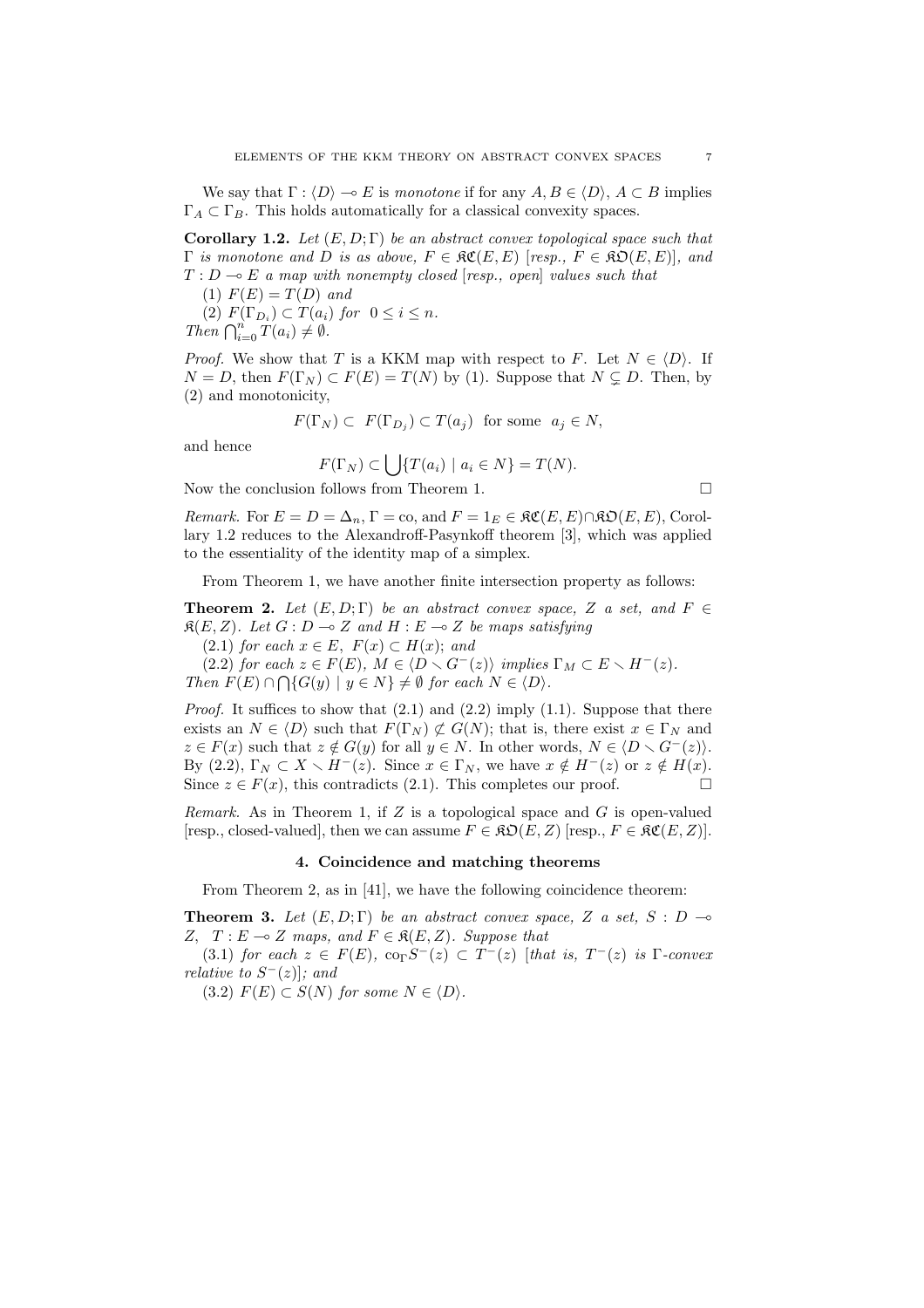Then there exists an  $\bar{x} \in E$  such that  $F(\bar{x}) \cap T(\bar{x}) \neq \emptyset$ .

*Proof of Theorem 3 using Theorem 2.* Suppose that  $F(x) \cap T(x) = \emptyset$  for all  $x \in E$ . Let  $G(y) = Z \setminus S(y)$  for  $y \in D$  and  $H(x) = Z \setminus T(x)$  for  $x \in E$ . Then all of the requirements of Theorem 2 are satisfied. Therefore, there exists a  $z_N \in F(E) \cap \bigcap \{G(y) \mid y \in N\}$  for each  $N \in \langle D \rangle$ ; that is, for each  $N \in \langle D \rangle$ ,  $z_N \in F(E)$  but  $z_N \notin S(N)$ . This contradicts (3.2).  $\Box$ 

We can also give a proof from the definition of  $\mathfrak{K}$ :

*Proof.* For each  $y \in D$ , define  $R(y) := F(E) \setminus S(y)$ . Then  $\bigcap_{y \in N} R(y) = F(E)$  $F(E) \setminus \bigcup_{y \in N} S(y) = \emptyset$  by (3.2), that is, the values of the map  $R : D \to Z$  does not have the finite intersection property. Since  $F \in \mathfrak{K}(E, Z), F(\Gamma_M) \not\subset R(M)$ for some  $M \in \langle D \rangle$ . Hence, there exist  $\bar{x} \in \Gamma_M$  and  $\bar{z} \in F(\bar{x})$  such that  $\bar{z} \notin R(M)$ . Then,  $\bar{z} \in S(y)$  and hence  $y \in S^{-}(\bar{z})$  for all  $y \in M$ . This implies  $\bar{x} \in \Gamma_M \subset T^-(\bar{z})$  by (3.1). Therefore,  $\bar{z} \in F(\bar{x}) \cap T(\bar{x})$ .

Remark. If  $Z$  is a topological space and  $S$  has open [resp., closed] values, then R has relatively closed [resp., open] values in  $F(E)$ . Then we can assume  $F \in \mathfrak{RC}(E, Z)$  [resp.,  $F \in \mathfrak{RO}(E, Z)$ ] in Theorem 3.

From Theorem 3, we obtain the following Ky Fan type matching theorem:

**Theorem 4.** Let  $(E, D; \Gamma)$  be an abstract convex space, Z a set,  $S: D \to Z$ , and  $F \in \mathfrak{K}(E, Z)$  satisfying (3.2). Then there exists an  $M \in \langle D \rangle$  such that  $F(\Gamma_M) \cap \bigcap \{S(y) \mid y \in M\} \neq \emptyset.$ 

*Proof.* Let  $H : Z \multimap E$  and  $T : E \multimap Z$  be defined by  $H(z):=c_0\Omega S^{-}(z)$ for  $z \in Z$  and  $T(x) := H^{-}(x)$  for  $x \in E$ . Then (3.1) is satisfied, hence T and F have a coincidence point  $x_0 \in E$ ; that is,  $T(x_0) \cap F(x_0) \neq \emptyset$ . For and *F* have a coincidence point  $x_0 \in E$ ; that is,  $T(x_0) + F(x_0) \neq \emptyset$ . For  $z \in T(x_0) \cap F(x_0)$ , we have  $x_0 \in T^-(z) = \text{Cor} S^-(z) = \bigcup \{\Gamma_M \mid M \in \langle S^-(z) \rangle\}$ , and hence  $x_0 \in \Gamma_M$  for some  $M \in \langle S^-(z) \rangle$ . Since  $z \in S(y)$  for all  $y \in M$ , we have  $z \in F(x_0) \cap \bigcap \{ S(y) \mid y \in M \}$ . This completes our proof.

Remark. The origin of Theorem 4 goes back to Ky Fan [16, 17] for a convex space  $X = D$ . For applications, see also [28, 29].

Theorem 4 can be stated in its contrapositive form and in terms of the complement  $G(x)$  of  $S(x)$  in Z. Then we obtain Theorem 1.

Proof of Theorem 1 using Theorem 4. Suppose the conclusion does not hold. Then for some  $N \in \langle D \rangle$ ,  $F(E) \subset S(N)$  where  $S(y) := Z \setminus G(y)$  for  $y \in$ D. Therefore, by Theorem 4, there exists an  $M \in \langle D \rangle$  such that  $F(\Gamma_M) \cap$  ${\bigcap} \{S(y) \mid y \in M\} \neq \emptyset$ ; that is,  $F(\Gamma_M) \not\subset G(M)$ . This contradicts (1.1).  $\Box$ 

Therefore Theorems 1–4 are equivalent.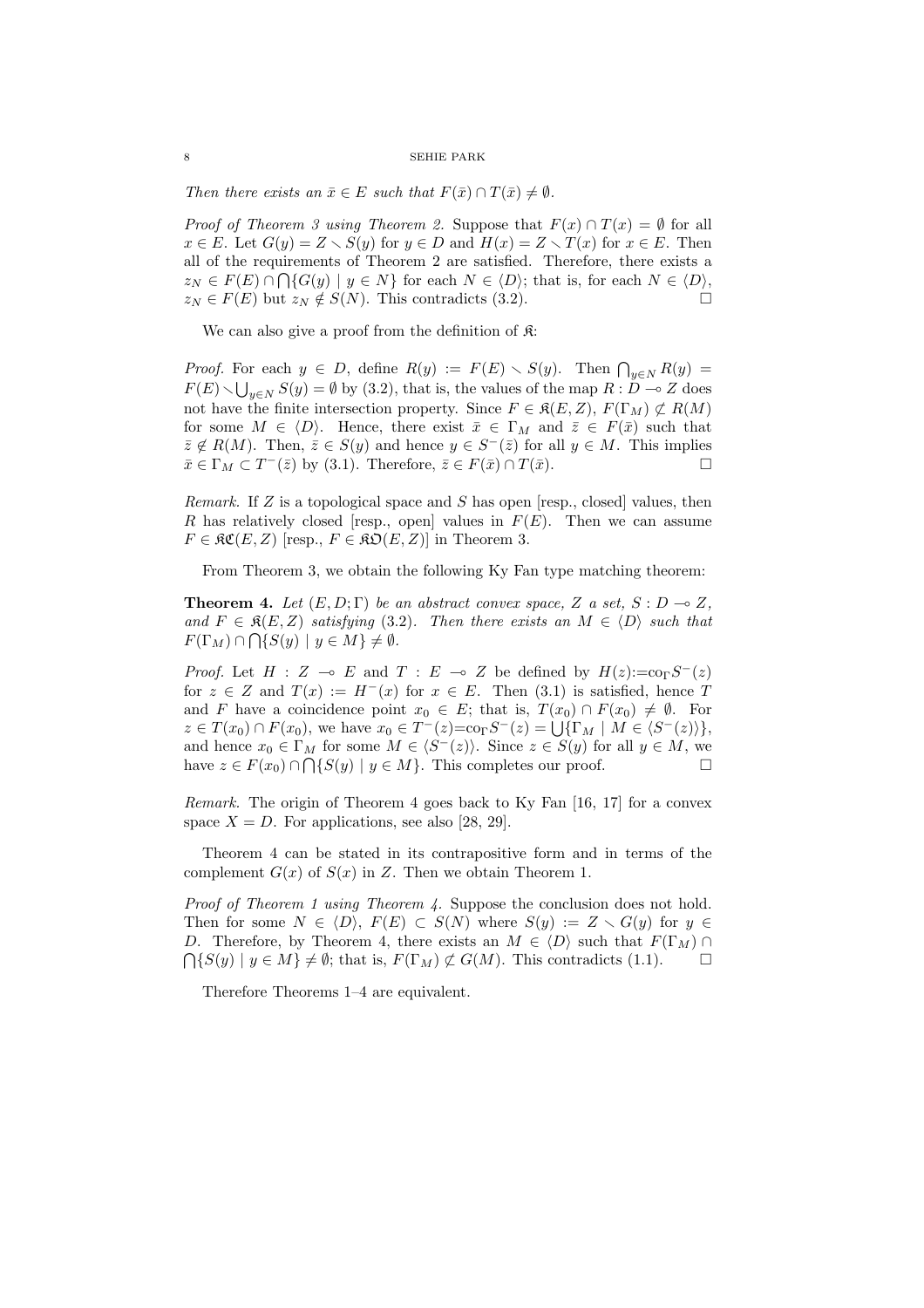## 5. Analytic alternatives

There are many equivalent and useful formulations of Theorems 1–4 in the KKM theory. In this section, we give some analytic alternatives.

We begin, in this section, with the following useful reformulation of Theorem 3:

**Theorem 5.** Let  $(E, D; \Gamma)$  be an abstract convex space, Z a set,  $F \in \mathfrak{K}(E, Z)$ ,  $A, B \subset C$  sets and  $f : E \times Z \to C$ ,  $g : D \times Z \to C$  functions. Suppose that

(5.1) for each  $z \in F(E)$  and  $M \in \langle \{y \in D \mid g(y, z) \in A\} \rangle$ , we have

$$
\Gamma_M \subset \{ x \in E \mid f(x, z) \in B \}.
$$

Then either

(a) for each  $N \in \langle D \rangle$ , there exists a  $z_N \in F(E)$  such that  $g(y, z_N) \notin A$  for all  $y \in N$ ; or

(b) there exists an  $(\hat{x}, \hat{z}) \in F$  such that  $f(\hat{x}, \hat{z}) \in B$ .

*Proof of Theorem 5 using Theorem 3.* Consider the maps  $S : D \to Z$  and  $T : E \multimap Z$  given by

$$
S(y) := \{ z \in Z \mid g(y, z) \in A \} \quad \text{for } y \in D
$$

and

$$
T(x) := \{ z \in Z \mid f(x, z) \in B \} \quad \text{for } x \in E.
$$

Then (5.1) implies (3.1) in Theorem 3. Suppose that (a) does not hold. Then, for some  $N \in \langle D \rangle$  and for each  $z \in F(E)$  there exists an  $y \in N$  such that  $g(y, z) \in A$ ; that is,  $F(E) \subset S(N)$ . Hence (3.2) in Theorem 3 holds. Therefore, by Theorem 3, F and T have a coincidence point  $\hat{x} \in X$  with  $F(\hat{x}) \cap T(\hat{x}) \neq \emptyset$ ; that is, (b) holds.  $\Box$ 

*Remarks.* 1. If Z is a topological space and S has open [resp., closed] values, then we can assume  $F \in \mathfrak{RC}(E, Z)$  [resp.,  $F \in \mathfrak{RO}(E, Z)$ ] as in Theorem 3.

2. The first form of Theorem 5 is due to Lassonde [26]. For another form, see [31, 47].

From Theorem 5, we have the following analytic alternative, which is a basis of various equilibrium problems:

**Theorem 6.** Let  $(E, D; \Gamma)$  be an abstract convex space, Z a set,  $F \in \mathfrak{K}(E, Z)$ ,  $\alpha, \beta \in \mathbb{R}$ , and  $f: E \times Z \to \overline{\mathbb{R}}$ ,  $g: D \times Z \to \overline{\mathbb{R}}$  extended real-valued functions. Suppose that

(6.1) for each  $z \in F(E)$  and  $M \in \langle \{y \in D \mid g(y, z) > \alpha \} \rangle$ , we have  $\Gamma_M \subset \{x \in E \mid f(x, z) > \beta\}.$ 

Then either

(a) for each  $N \in \langle D \rangle$ , there exists  $a z_N \in F(E)$  such that  $g(y, z_N) \leq \alpha$  for all  $y \in N$ ; or

(b) there exists an  $(\hat{x}, \hat{z}) \in F$  such that  $f(\hat{x}, \hat{z}) > \beta$ .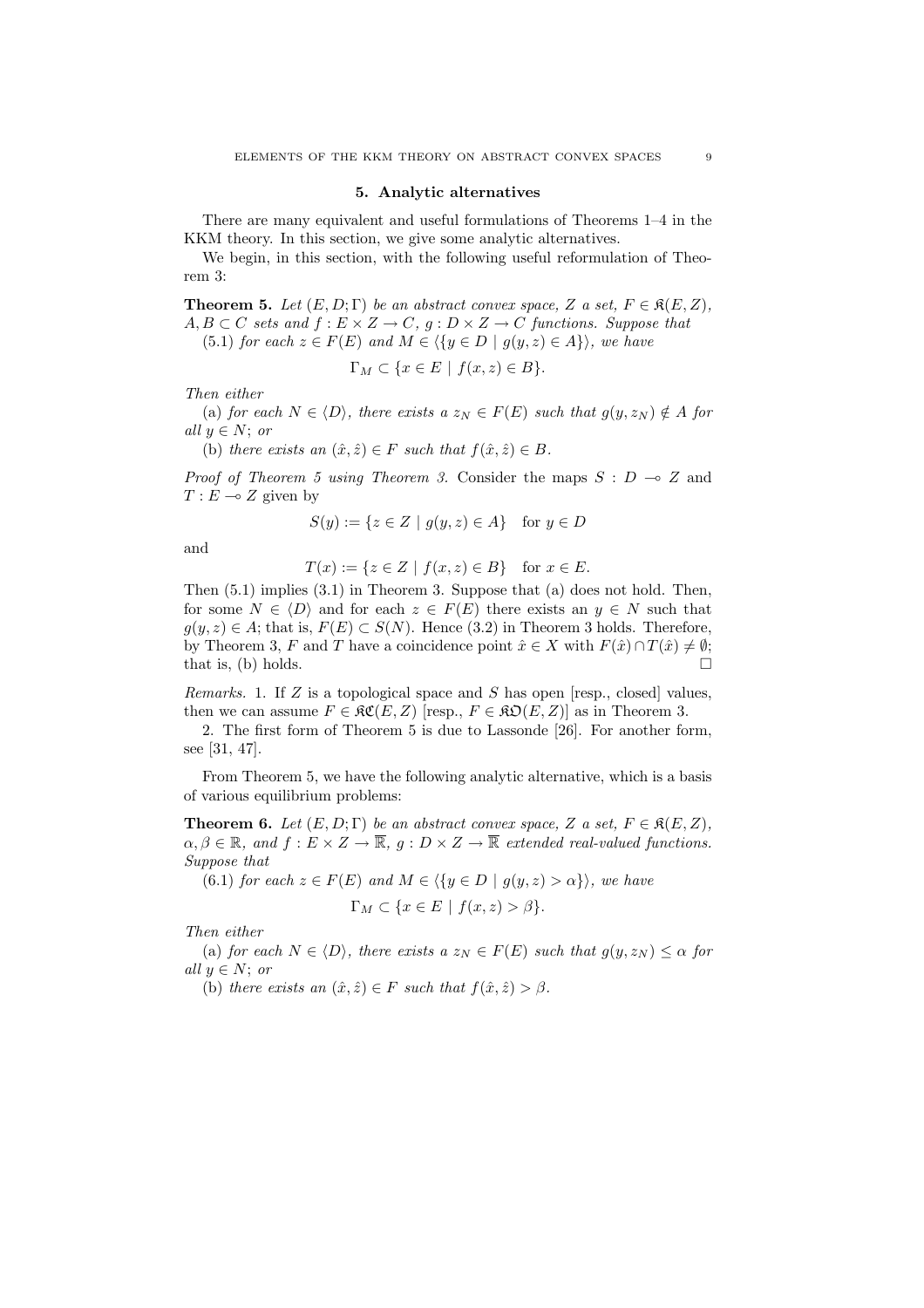*Proof.* Put  $C := \overline{\mathbb{R}}, A := (\alpha, \infty],$  and  $B := (\beta, \infty]$  in Theorem 5.

*Remarks.* 1. If Z is a topological space and  $\{z \in Z \mid g(y, z) > \alpha\}$  is open [resp., closed] for each  $y \in D$ , then we can assume  $F \in \mathcal{RC}(E, Z)$  [resp.,  $F \in \mathcal{RD}(E, Z)$ ] as in Theorem 5.

2. If  $E = D = Z$  is a compact convex space, Theorem 6 reduces to the principal result of Ben-El-Mechaiekh et al. [5, 6], where this result is applied to variational inequalities of Hartman-Stampacchia and of Browder and a generalization of the Ky Fan minimax inequality [15].

# 6. Minimax inequalities

From Theorem 6, we clearly have the following generalized form of the Ky Fan minimax inequality [15]:

Theorem 7. Under the hypothesis of Theorem 6, if

$$
\alpha = \beta = \sup\{f(x, z) \mid (x, z) \in F\},\
$$

then for each  $N \in \langle D \rangle$ ,

(c) there exists a  $z_N \in F(E)$  such that

$$
g(y, z_N) \le \sup_{(x,z)\in F} f(x,z)
$$
 for all  $y \in N$ ; and

(d) we have the following minimax inequality

$$
\inf_{z \in F(E)} \sup_{y \in N} g(y, z) \le \sup_{(x, z) \in F} f(x, z).
$$

In order to show that Theorem 7 is equivalent to any of Theorems 1–6, we give the following:

*Proof of Theorem 2 using Theorem 7.* Define real functions  $q: D \times Z \to \mathbb{R}$  and  $f: X \times Z \to \mathbb{R}$  by

$$
g(y, z) := \begin{cases} 0 & \text{if } z \in G(y); \\ 1 & \text{otherwise} \end{cases}
$$

for  $(y, z) \in D \times Z$  and

$$
f(x, z) = \begin{cases} 0 & \text{if } z \in H(x); \\ 1 & \text{otherwise} \end{cases}
$$

for  $(x, z) \in E \times Z$ . Put  $\alpha = \beta = 0$ . Then  $(2.1)$  implies  $(6.1)$ . In fact,  $M \in \langle \{y \in D \mid g(y, z) > 0\} \rangle = \langle \{y \in D \mid g(y, z) = 1\} \rangle = \langle D \setminus G^{-}(z) \rangle$  implies  $\Gamma_M \subset E \setminus H^-(z) = \{x \in E \mid f(x,z) = 1\} = \{x \in E \mid f(x,z) > 0\}.$  Since  $\sup\{f(x,z) \mid (x,z) \in F\} \leq \sup\{f(x,z) \mid (x,z) \in H\} = 0$  by (2.1) and the definition of f,  $\sup\{f(x, z) \mid (x, z) \in F\} = 0$ . Therefore, by Theorem 7, for each  $N \in \langle D \rangle$ , there exists a  $z_N \in F(X)$  such that

$$
g(y, z_N) \le \sup_{(x,z)\in F} f(x, z) = 0 \quad \text{for all } y \in N.
$$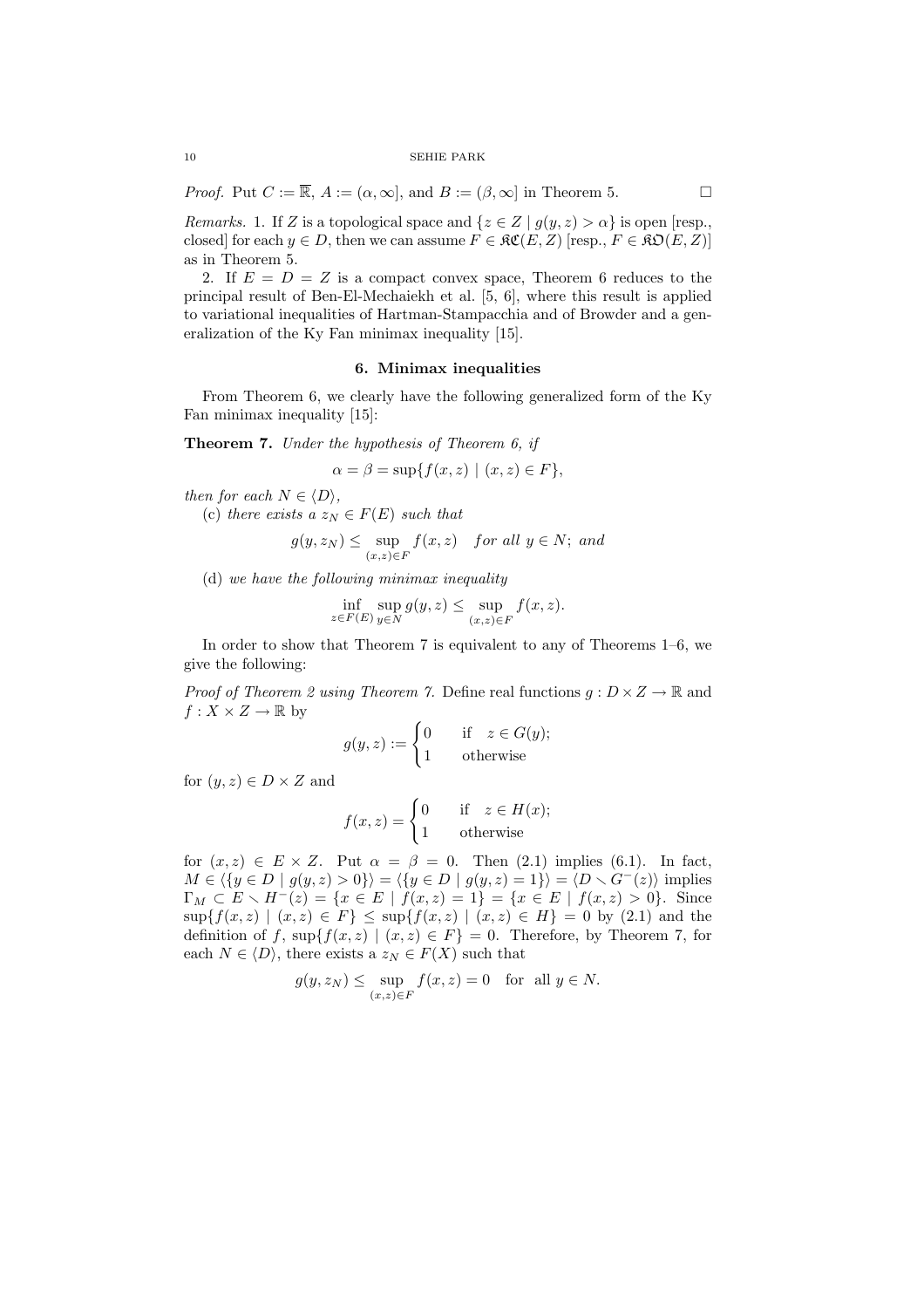Hence  $g(y, z_N) = 0$  for all  $y \in N$ ; that is,  $z_N \in G(y)$  for all  $y \in N$ . Therefore,  $F(E) \cap$  $\mathbf{L}$  $\{G(y) \mid y \in N\} \neq \emptyset.$ 

This completes our proof.

Remarks. 1. Conclusion (d) can be written as follows: For each  $N \in \langle D \rangle$ ,

$$
\inf_{z \in F(E)} \sup_{y \in N} g(y, z) \le \inf_{F \in \mathfrak{K}(E, Z)} \sup_{(x, z) \in F} f(x, z).
$$

2. If Z is a topological space and  $\{z \in Z \mid g(y, z) > \alpha\}$  is open [resp., closed] for each  $y \in D$ , then we can assume  $F \in \mathcal{RC}(E, Z)$  [resp.,  $F \in \mathcal{RD}(E, Z)$ ] as in Theorem 6.

The KKM type theorem or some whole intersection theorem can be reformulated to minimax inequalities. The following minimax inequality is equivalent to Theorem 1:

**Theorem 8.** Let  $(E, D; \Gamma)$  be an abstract convex space, Z a set, and F  $\in$  $\mathfrak{K}(E, Z)$ . Let  $\phi : D \times Z \to \overline{\mathbb{R}}$  be an extended real function and  $\gamma \in \overline{\mathbb{R}}$  such that (8.1) for each  $N \in \langle D \rangle$  and  $z \in F(\Gamma_N)$ ,  $\min\{\phi(y, z) \mid y \in N\} \leq \gamma$ .

Then for each  $N \in \langle D \rangle$ ,

(a) there exists a  $z_N \in F(E)$  such that

 $\phi(y, z_N) \leq \gamma$  for all  $y \in N$ ; and

(b) if  $E = D$  and  $\gamma = \sup\{\phi(x, z) \mid (x, z) \in F\}$ , then we have the minimax inequality:

$$
\inf_{z \in F(E)} \sup_{y \in N} \phi(y, z) \le \sup_{(x, z) \in F} \phi(x, z).
$$

*Proof of Theorem 8 using Theorem 1.* Let  $G(y) := \{z \in Z \mid \phi(y, z) \leq \gamma\}$  for  $y \in D$ . We show that (8.1) implies (1.1). Suppose that there exists an  $N \in \langle D \rangle$ such that  $F(\Gamma_N) \not\subset G(N)$ . Choose a  $z \in F(\Gamma_N)$  such that  $z \notin G(N)$ , whence  $\phi(y, z) > \gamma$  for all  $y \in N$ . Then  $\min_{y \in N} \phi(y, z) > \gamma$ , which contradicts (8.1). Therefore, by Theorem 1, for each  $N \in \langle D \rangle$ , there exists a  $z_N \in F(E)$  such that  $z_N \in G(y)$  for all  $y \in N$ ; that is,  $\phi(y, z_N) \leq \gamma$  for all  $y \in N$ . This completes the proof of (a). Note that (b) clearly follows from (a).  $\Box$ 

Proof of Theorem 1 using Theorem 8. Define  $\phi : D \times Z \to \mathbb{R}$  by<br>  $\phi(y, z) := \begin{cases} 0 & \text{if } z \in G(y); \end{cases}$ 

$$
\phi(y, z) := \begin{cases} 0 & \text{if } z \in G(y); \\ 1 & \text{otherwise} \end{cases}
$$

for  $(y, z) \in D \times Z$ . Put  $\gamma = 0$  in Theorem 8. We show that (1.1) implies (8.1). In fact, suppose that there exist an  $N \in \langle D \rangle$  and a  $z \in F(\Gamma_N)$  such that  $\min\{\phi(y, z) \mid y \in N\} > 0$ . Then  $z \notin G(y)$  for all  $y \in N$ ; that is,  $F(\Gamma_N) \not\subset G(N)$ , which contradicts (1.1). Therefore, all of the requirements of Theorem 8 are satisfied. Hence, for each  $N \in \langle D \rangle$ , there exists a  $z_N \in F(E)$ such that  $\phi(y, z_N) = 0$  for all  $y \in N$ ; that is,  $z_N \in \bigcap \{G(y) \mid y \in N\}$ . This completes our proof.  $\Box$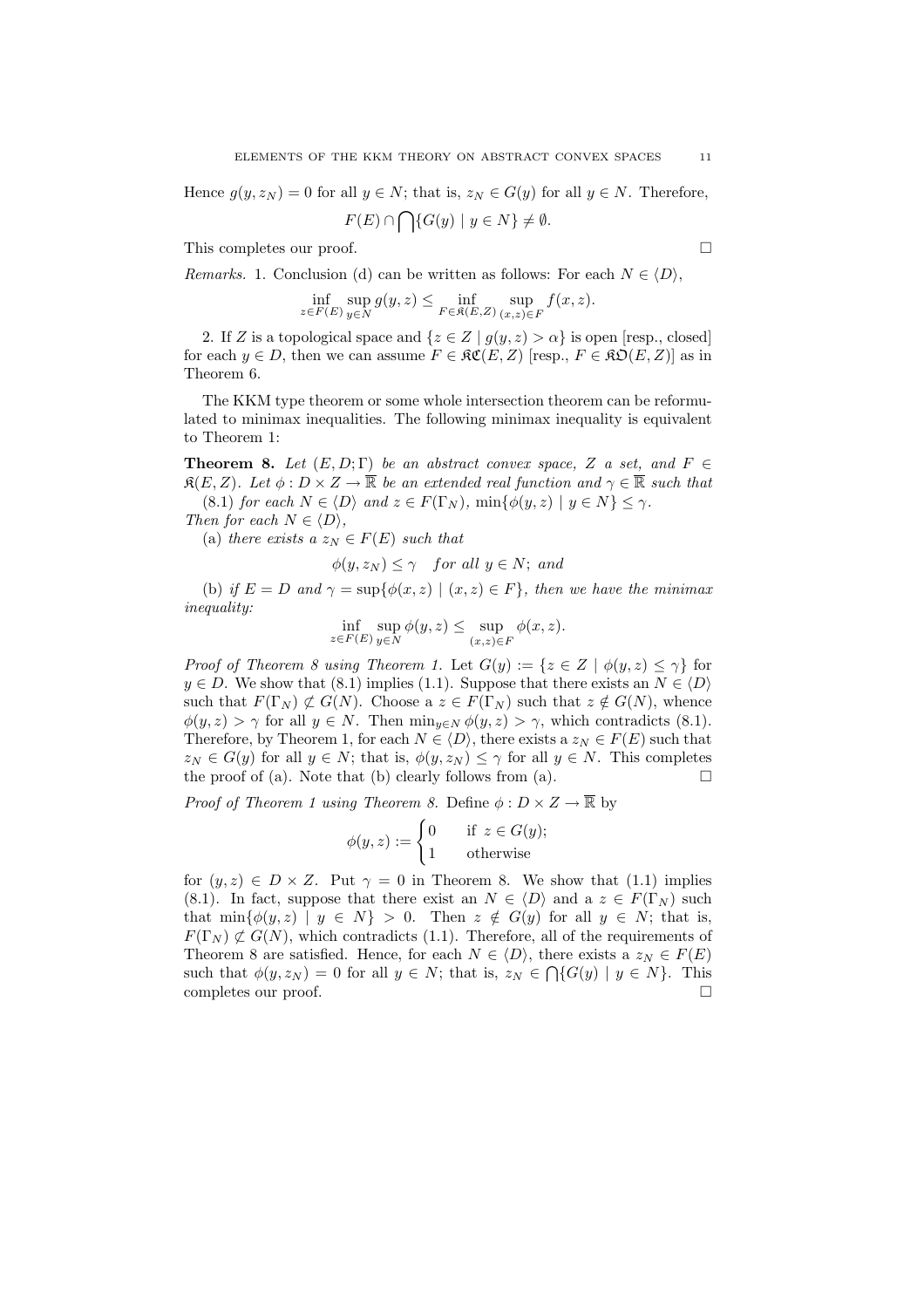Remarks. 1. In the proof of the equivalency of Theorems 1 and 8 we used that (8.1) is equivalent to

 $(8.1)'$  the map  $y \mapsto G(y) = \{z \in Z \mid \phi(y, z) \leq \gamma\}$  satisfies Condition (1.1).

2. As in Theorem 1, if Z has any topology and  $G(y) := \{z \in Z \mid \phi(y, z) \leq \gamma\}$ is open [resp., closed] for each  $y \in D$ , then we can assume  $F \in \mathfrak{RO}(E, Z)$  [resp.,  $F \in \mathfrak{RC}(E, Z)$ ].

# 7. Geometric or section properties

In 1961, Fan [11] gave a "geometric" lemma which is the geometric equivalence of his version of the KKM theorem. In many of his works in the KKM theory, Fan actually based his arguments mainly on the geometric or section property of a convex space. We now deduce two geometric forms of Theorem 2. The first one is as follows:

**Theorem 9.** Let  $(E, D; \Gamma)$  be an abstract convex space, Z a set,  $F \in \mathfrak{K}(E, Z)$ ,  $A \subset B \subset E \times Z$ , and  $C \subset D \times Z$ . Suppose that

(9.1) for each  $z \in F(X)$  and  $M \in \langle \{y \in D \mid (y, z) \notin C\} \rangle$ , we have

$$
\Gamma_M \subset \{ x \in X \mid (x, z) \notin B \};
$$

 $(9.2)$  A contains the graph of F.

Then for each  $N \in \langle D \rangle$ , there exists a  $z_N \in F(X)$  such that  $N \times \{z_N\} \subset C$ .

*Proof of Theorem 9 using Theorem 2.* For each  $y \in D$ , let

$$
G(y) := \{ z \in Z \mid (y, z) \in C \},\
$$

and, for each  $x \in X$ , let

$$
H(x) := \{ z \in Z \mid (x, z) \in B \}.
$$

Since  $A \subset B$ , (9.1) and (9.2) imply (2.1) and (2.2). Hence, G satisfies all of the requirements of Theorem 2. Therefore, for each  $N \in \langle D \rangle$ , we have

$$
F(E) \cap \bigcap \{ G(y) \mid y \in N \} \neq \emptyset.
$$

Hence, for each  $N \in \langle D \rangle$ , there exists a  $z_N \in F(E)$  such that  $z_N \in \bigcap \{G(y) \mid y \in$  $N$ ; that is,  $N \times \{z_N\} \subset C$ .

Remarks. 1. As in Theorem 2, if Z has any topology and  $G(y) := \{z \in$  $Z | (y, z) \in C$  is open [resp., closed] for each  $y \in D$ , then we can assume  $F \in \mathfrak{RO}(E, Z)$  [resp.,  $F \in \mathfrak{RC}(E, Z)$ ].

2. If  $E = D$  is a convex subset of a topological vector space and if  $A = B =$  $C$ , Theorem 9 reduces to Fan's 1961 Lemma [11, Lemma 4]. He obtained his result from his own generalization of the KKM principle and applied it to a direct proof of the Tychonoff fixed point theorem. Other interesting applications of his useful lemma to fixed points, minimax theorems, equilibrium points, extension of monotone sets, potential theory, etc. have been made by Fan [13] and many others; see [31, 35].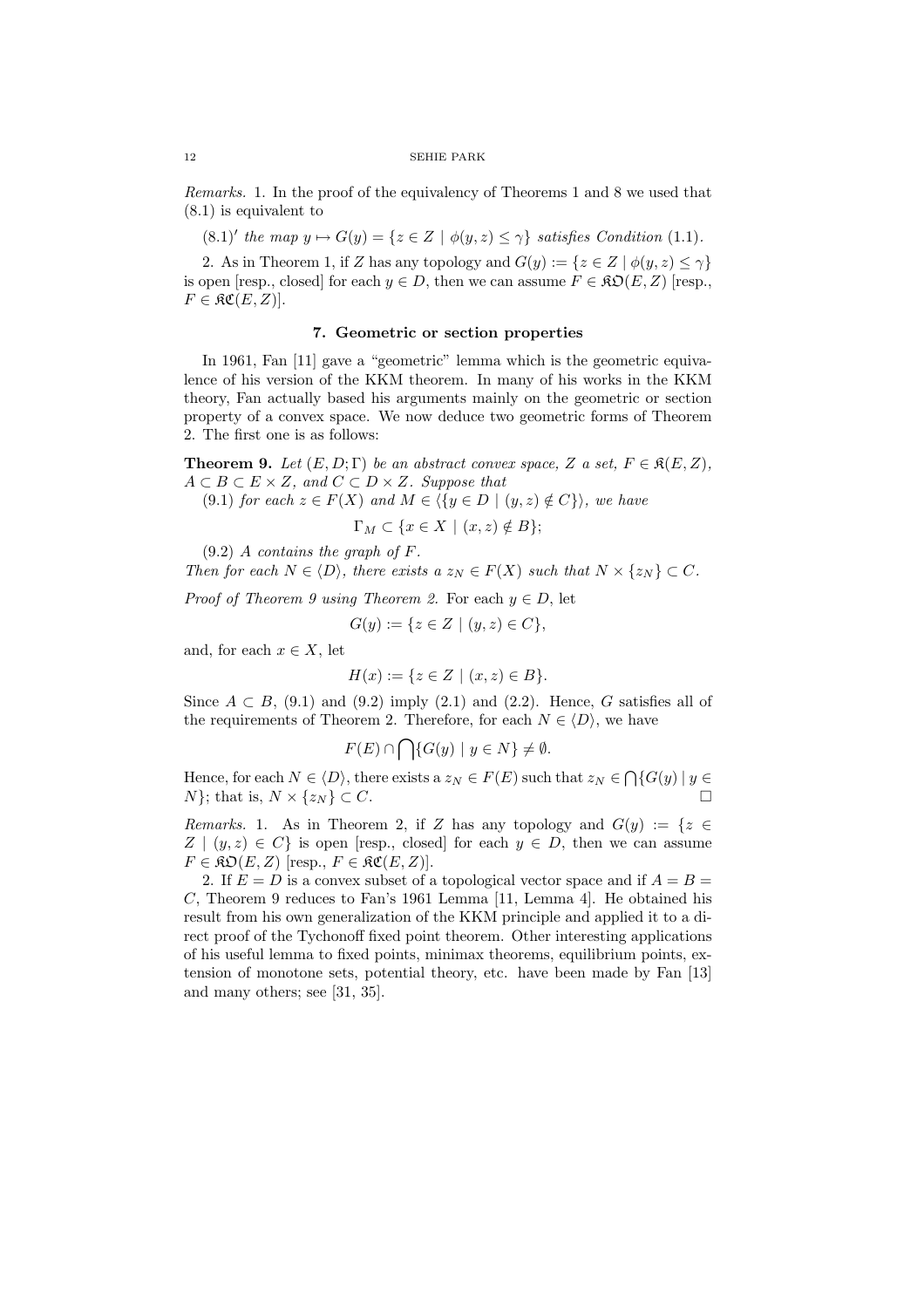The following form of Theorem 9 is also widely used in the KKM theory:

**Theorem 10.** Let  $(E, D; \Gamma)$  be an abstract convex space, Z a set,  $F \in \mathfrak{K}(E, Z)$ ,  $B \subset A \subset E \times Z$ , and  $C \subset D \times Z$ . Suppose that

(10.1) for each  $z \in F(E)$  and  $M \in \langle \{y \in D \mid (y, z) \in C \} \rangle$ , we have  $\Gamma_M \subset$  $\{x \in E \mid (x, z) \in B\};$  and

(10.2) for some  $N \in \langle D \rangle$ , there exists an  $y \in N$  such that  $(y, z) \in C$  for all  $z \in F(E)$ .

Then there exist an  $x_0 \in E$  and  $a z_0 \in F(x_0)$  such that  $(x_0, z_0) \in A$ .

Proof of Theorem 10 using Theorem 9. Consider Theorem 9 with the complements  $(A^c, B^c, C^c)$  instead of  $(A, B, C)$ . Then  $(9.1)$  is satisfied automatically. Since (10.2) is the negation of the conclusion of Theorem 9, we should have the negation of  $(9.2)$ . Therefore, the conclusion follows.

*Proof of Theorem 3 using Theorem 10.* Let  $A = B$  be the graph of T and C the graph of S. Then  $(3.1)$  and  $(3.2)$  in Theorem 3 imply  $(10.1)$  and  $(10.2)$ . Therefore, by Theorem 10, there exists an  $(x_0, z_0) \in F$  such that  $(x_0, z_0) \in A$ ; that is,  $F$  and  $T$  have a coincidence point.  $\Box$ 

Remark. If  $E = D$  is a convex subset of a topological vector space and if  $A = B = C$ , Theorem 10 reduces to Fan [15, Theorem 2].

Consequently, Theorems 1–10 are all equivalent to each other. Note that each of Theorems 1–10 is a kind of metatheorems which can be turned into a concrete theorem for a special type of abstract convex spaces and a particular map  $F \in \mathfrak{RC}(E, Z)$  or  $F \in \mathfrak{RO}(E, Z)$ . For example, for a G-convex space  $(X, D; \Gamma)$ , a Hausdorff space Z, and a map  $F \in \mathfrak{A}_{c}^{\kappa}(X, Z)$ , Theorems 1-10 imply the main results of the generalized convex space theory in [47].

### 8. The Fan-Browder type fixed point theorems

From Theorem 3, as in [41], we have the following prototype of the Fan-Browder fixed point theorem:

**Theorem 11.** Let  $(E, D; \Gamma)$  be an abstract convex topological space, and  $G$ :  $E \multimap D$ ,  $F : E \multimap E$  maps satisfying

(11.1) for each  $x \in E$ , co<sub> $\Gamma$ </sub> $G(x) \subset F(x)$ ;

(11.2)  $E = G^{-}(N)$  for some  $N \in \langle D \rangle$ ; and

(11.3)  $G^-$  has open [resp., closed] values.

If the identity map  $1_E \in \mathfrak{RC}(E, E)$  [resp.,  $1_E \in \mathfrak{RO}(E, E)$ ], then F has a fixed point  $\bar{x} \in E$ , that is,  $\bar{x} \in F(\bar{x})$ .

*Proof.* In Theorem 3, let 
$$
S := G^-
$$
,  $T := F^-$ , and  $F := 1_E$ .

Any binary relation R in a set X can be regarded as a map  $T : X \longrightarrow X$  and conversely by the following obvious way:

 $y \in T(x)$  if and only if  $(x, y) \in R$ .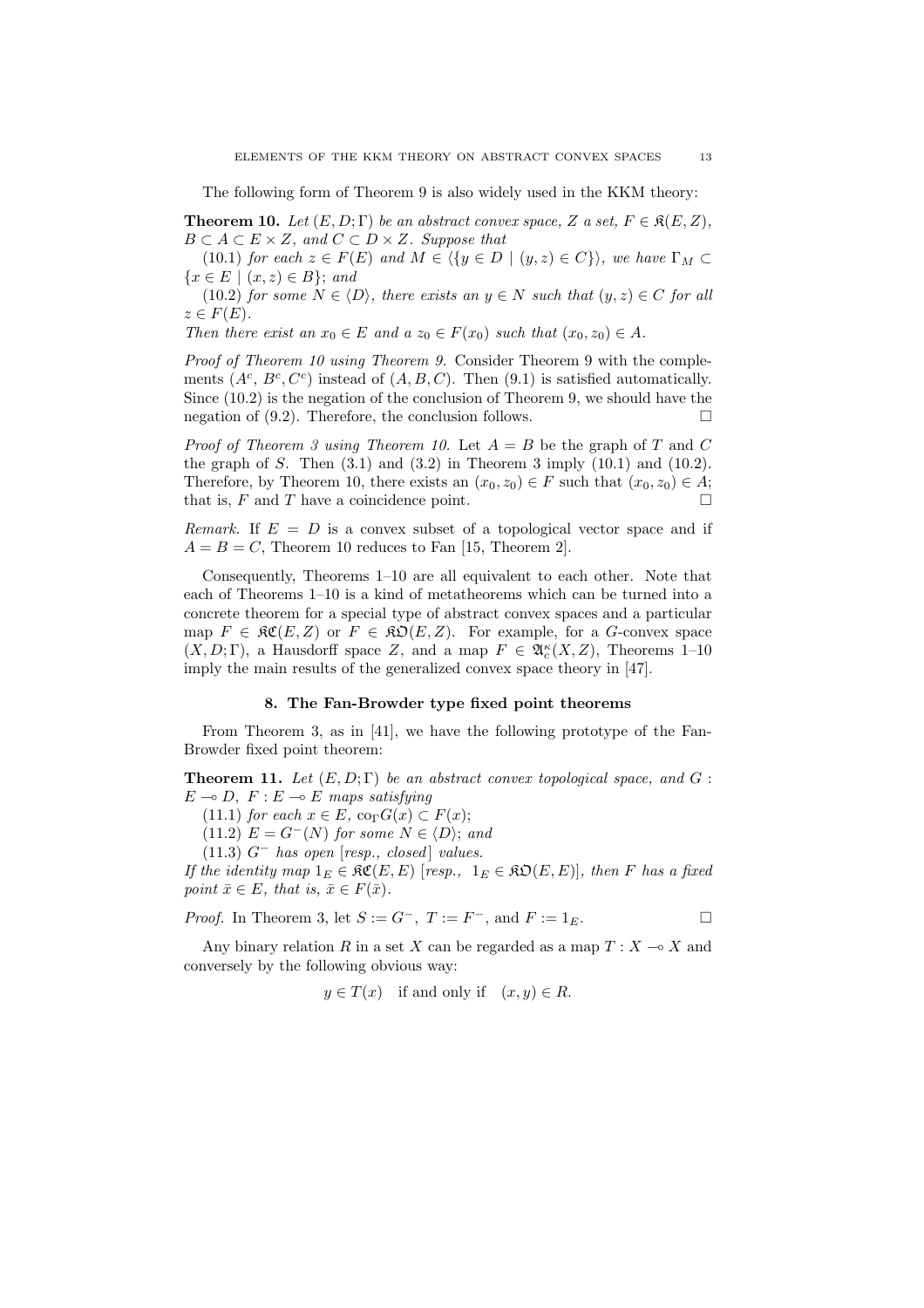Therefore, a point  $x_0 \in X$  is called a *maximal element* of a map T if  $T(x_0) = \emptyset$ . The Fan-Browder type fixed point theorem is used by Borglin and Keiding

[7] and Yannelis and Prabhakar [51] to the existence of maximal elements in mathematical economics.

From Theorem 11, we have the following maximal element theorem:

Corollary 11.1. Let  $(E, D; \Gamma)$  be a abstract convex topological space and G :  $E \multimap D$ ,  $F : E \multimap E$  maps satisfying

(1) for each  $x \in E$ , co<sub> $\Gamma$ </sub> $G(x) \subset F(x)$ ;

(2)  $F^-(E) \subset G^-(N)$  for some  $N \in \langle D \rangle;$ 

(3)  $G^-$  has open [resp., closed] values; and

(4)  $x \notin F(x)$  for all  $x \in E$ .

If the identity map  $1_E \in \mathfrak{RC}(E, E)$  [resp.,  $1_E \in \mathfrak{RO}(E, E)$ ], then F has a maximal element  $\bar{x} \in E$ , that is,  $F(\bar{x}) = \emptyset$ .

*Proof.* Note that  $(1)$  and  $(3)$  are same to conditions  $(11.1)$  and  $(11.3)$ , resp. *Froof.* Note that (1) and (5) are same to conditions (11.1) and (11.5), resp.<br>Suppose that  $F(x) \neq \emptyset$  for each  $x \in E$ . Then  $E = F^{-}(E) = \bigcup \{F^{-}(y) \mid y \in E\}$ . By  $(2)$ , condition  $(11.2)$  holds. Therefore, by Theorem 11, F has a fixed point. This violates  $(4)$ .

For a G-convex space, Corollary 11.1 generalizes results in [37]. Note that the conclusions of Theorem 11 and Corollary 11.1 follow from the KKM theorem  $1_E \in \mathfrak{RC}(E, E)$  [resp.,  $1_E \in \mathfrak{RO}(E, E)$ ].

Corollary 11.2. Let  $(X, D; \Gamma)$  be a G-convex space, and  $S: X \to D, T$ :  $X \rightarrow X$  maps satisfying

(1) for each  $x \in X$ ,  $\operatorname{co}_{\Gamma} S(x) \subset T(x)$ ;

(2)  $E = S^{-1}(N)$  for some  $N \in \langle D \rangle$ ; and

(3)  $S^-(y)$  is open [resp., closed] for each  $y \in D$ .

Then H has a fixed point  $\bar{x} \in E$ .

*Proof.* In Theorem 11, let  $G := S$  and  $F := T$ . Since the identity map  $1_X \in$  $\mathfrak{RC}(X, X) \cap \mathfrak{RO}(X, X)$ , the conclusion follows from Theorem 11.

Remarks. 1. For a compact convex subset  $X = D$  of a topological vector space E, if  $S = T$  and  $T^-(y)$  itself is open, then Corollary 11.2 reduces to the Browder fixed point theorem [8].

2. Note that the Browder theorem is a reformulation of Fan's geometric lemma [11] in the form of a fixed point theorem and its proof was based on the Brouwer fixed point theorem and the partition of unity argument. Therefore it is also called the Fan-Browder fixed point theorem.

3. Browder [8] applied his theorem to a systematic treatment of the interconnections between multi-valued fixed point theorems, minimax theorems, variational inequalities, and monotone extension theorems.

4. For further developments on generalizations and applications of the Fan-Browder theorem, we refer to Park [35, 38].

Motivated by Horvath [21, 22], we define the following: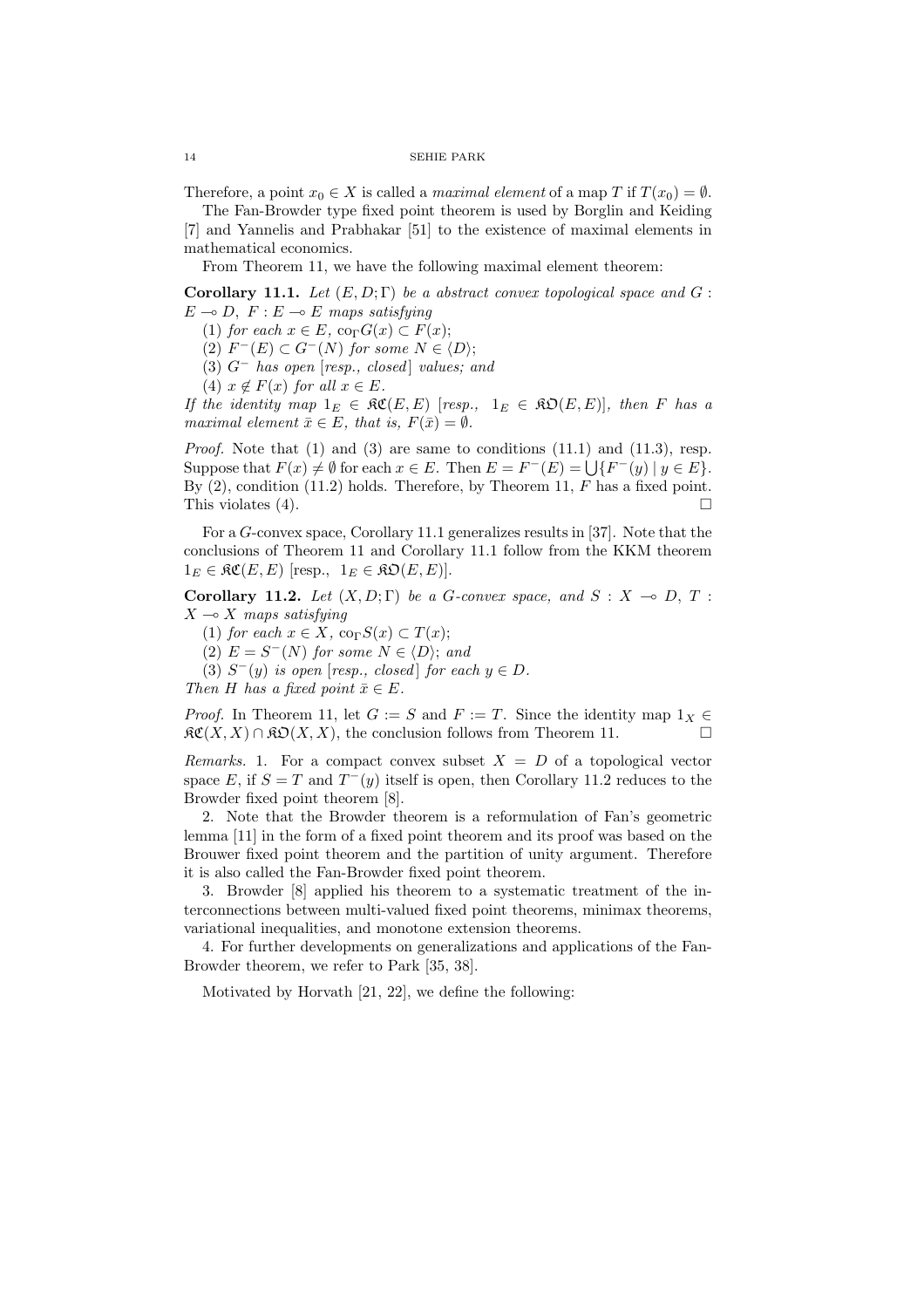**Definition.** For a given abstract convex space  $(E, D; \Gamma)$  and a topological space X, a map  $H : X \to E$  is called a  $\Phi$ -map (or a Fan-Browder map) if there exists a map  $G: X \rightarrow D$  such that

(i) for each  $x \in X$ ,  $\operatorname{co}_{\Gamma}G(x) \subset H(x)$ ; and

(ii)  $X = \bigcup \{ \text{Int } G^-(y) \mid y \in D \}.$ 

**Definitions.** An abstract convex uniform space  $(E, D; \Gamma; \mathcal{U})$  is an abstract convex space with a basis  $U$  of a uniform structure of  $E$ .

In  $(E, D; \Gamma; \mathcal{U})$ , a subset Z of E is called a  $\Phi\text{-}set$  if, for any entourage  $U \in \mathcal{U}$ , there exists a  $\Phi$ -map  $H : Z \multimap E$  such that  $Gr(H) \subset U$ . If E itself is a  $\Phi$ -set, then it is called a  $\Phi$ -space.

A point  $x \in E$  is called a U-fixed point of a map  $F : E \multimap E$  if  $F(x) \cap U[x] \neq \emptyset$ . The map  $F$  is said to have the *almost fixed point property* whenever it has a U-fixed point for any  $U \in \mathcal{U}$ .

**Examples.** We give the following examples of  $\Phi$ -sets; see [42].

1. Any locally convex subset of a t.v.s. E is a  $\Phi$  set in E (for example, every nonempty subset of a locally convex t.v.s. and every nonempty subset of a locally convex set).

2. Horvath [21] gave examples of  $\Phi$ -spaces in the class of his C-spaces as follows:

(1) A particular type of uniform spaces including locally convex t.v.s.

(2) Convex metric spaces in the sense of Takahashi with a metric satisfying certain property.

3. Any subset of the Zima type in a G-convex uniform space  $(X \supset D; \Gamma; \mathcal{U})$ such that every singleton is  $\Gamma$ -convex is a  $\Phi$ -set.

4. For a locally G-convex space  $(X \supset D; \Gamma; \mathcal{U})$ , any nonempty subset Y of X is a  $\Phi$ -set. A locally G-convex space  $(X \supset D; \Gamma; \mathcal{U})$  is a  $\Phi$ -space.

5. A metric G-convex space  $(X \supset D; \Gamma)$  is a  $\Phi$ -space whenever (1) D is dense in X and (2) every open ball is  $\Gamma$ -convex.

Now we have the following almost fixed point theorem:

**Theorem 12.** Let  $(E, D; \Gamma; \mathcal{U})$  be an abstract convex uniform space, and  $F \in$  $\mathfrak{RC}(E, E)$  be a compact map. If  $F(E)$  is a  $\Phi$ -set, then F has the almost fixed point property.

*Proof.* Since  $Z := \overline{F(E)}$  is a  $\Phi$ -set, for any entourage  $U \in \mathcal{U}$ , there exists a  $\Phi$ map  $H : Z \multimap E$  such that  $Gr(H) \subset U$ , that is, there exists a map  $G : Z \multimap D$ such that

(i) for each  $x \in Z$ ,  $\operatorname{co}_{\Gamma}G(x) \subset H(x)$ ; and

(ii)  $Z = \bigcup \{\text{Int } G^-(y) \mid y \in D\}.$ 

(ii)  $Z = \bigcup \{\text{Int } G \mid y \in D\}.$ <br>Since Z is compact,  $F(E) \subset Z = \bigcup \{\text{Int } G^-(y) \mid y \in N\}$  for some  $N \in \langle D \rangle$ . Let  $S := G^-$  and  $T := H^-$ . Since  $F \in \mathfrak{RC}(E, Z)$ , by Theorem 3, there exists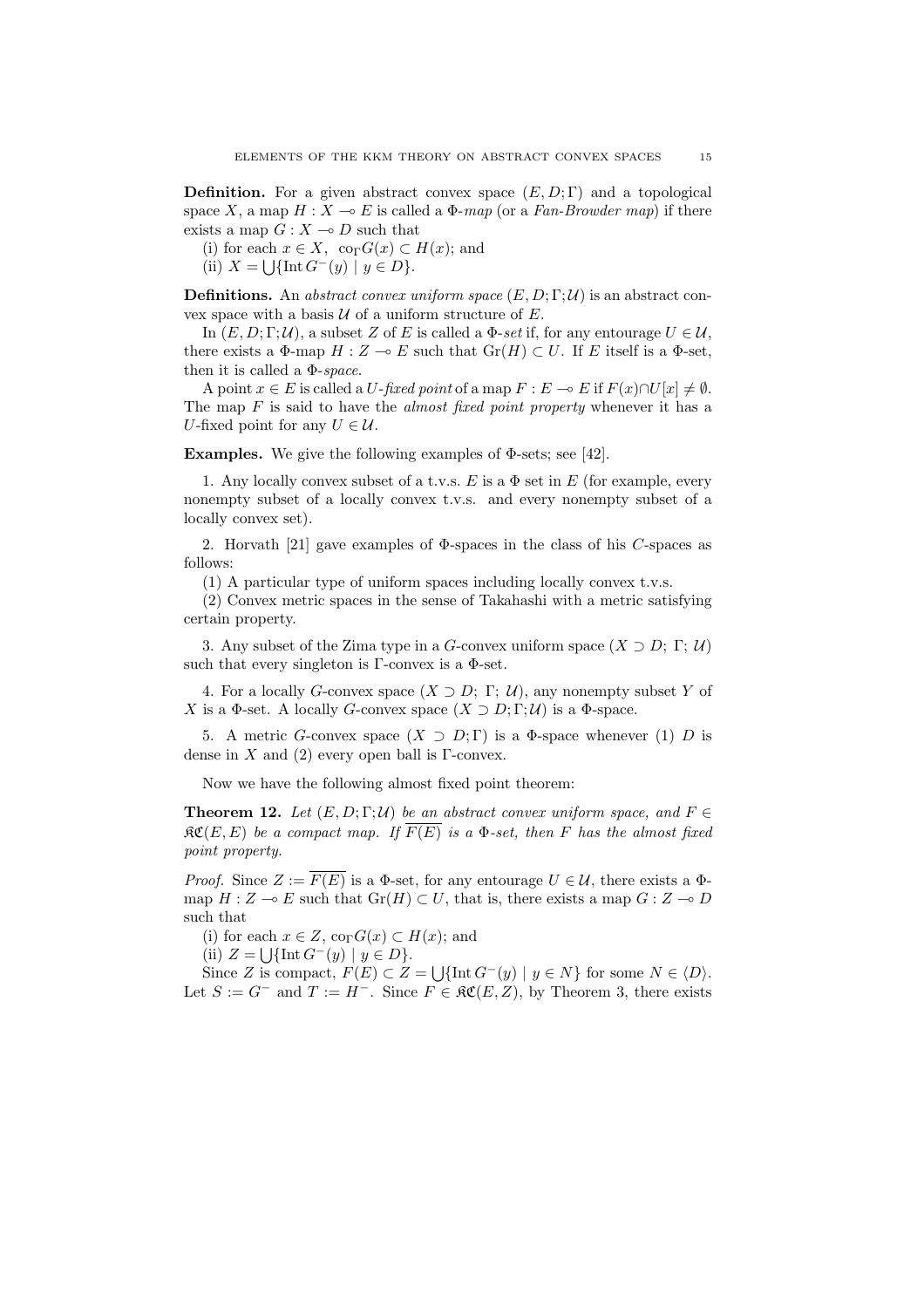an  $\bar{x} \in E$  such that  $F(\bar{x}) \cap H^{-}(\bar{x}) \neq \emptyset$ . Since  $\text{Gr}(H) \subset U$  and  $H^{-}(\bar{x}) = \{z \in$  $Z | \bar{x} \in H(z)$ , we have  $H^{-}(\bar{x}) \subset U^{-}[\bar{x}]$ . Since we may assume U is symmetric,  $F(\bar{x}) \cap U[\bar{x}] \neq \emptyset$ . This completes our proof.

**Corollary 12.1.** Under the hypothesis of Theorem 12, further if  $(E, \mathcal{U})$  is separated and if F is closed, then it has a fixed point.

**Lemma 3.** Let  $(E, D; \Gamma)$  be an abstract convex space, Z, W two sets,  $F \in$  $\mathfrak{K}(E, Z)$  and  $f : Z \to W$  a function. Then  $fF \in \mathfrak{K}(E, W)$ .

*Proof.* Let  $G: D \to W$  be a map satisfying  $fF(\Gamma_A) \subset G(A)$  for all  $A \in \langle D \rangle$ . Then  $F(\Gamma_A) \subset f^{-1}G(A)$  for all  $A \in \langle D \rangle$ . Since  $F \in \mathfrak{K}(E, Z)$ , the family  ${f^{-1}G(y)}_{y\in D}$  has the finite intersection property. Then, so does the family  ${G(y)}_{y\in D}$ . This shows  $fF \in \mathfrak{K}(E, W)$ .

Similarly we have the following:

**Lemma 4.** Let  $(E, D; \Gamma)$  be an abstract convex topological space and Z a topological space. If  $1_E \in \mathfrak{RC}(E, E)$ , then  $f \in \mathfrak{RC}(E, Z)$  for any continuous function  $f: E \to Z$ . This also holds for  $\Re \mathfrak{O}$  instead of  $\Re \mathfrak{C}$ .

Similarly, we have the following:

**Lemma 5.** Let  $(E, D; \Gamma)$  be an abstract convex topological space, Z, W two topological spaces,  $F \in \mathfrak{RC}(E, Z)$  and  $f : Z \to W$  a continuous function. Then  $fF \in \mathfrak{RC}(E, W)$ . This also holds for  $\mathfrak{RD}$  instead of  $\mathfrak{RC}$ .

From Corollary 12.1 and Lemma 5, we have the following generalization of the Schauder-Tychonoff-Hukuhara fixed point theorem:

Corollary 12.2. Let  $(E, D; \Gamma; \mathcal{U})$  be an abstract convex separated uniform space such that the identity map  $1_E \in \mathfrak{RC}(E, E)$ . If  $f : E \to E$  is a continuous function such that  $f(E)$  is a compact  $\Phi$ -set in E, then f has a fixed point.

Remark. Note that Amini et al. [4] obtained Theorem 12 and Corollaries 12.1 and 12.2 for the S-KKM class for closed-valued maps on a classical convexity space.

### 9. Fixed point theorems for the better admissible class

Our aim in this section is to show that, in the class of compact closed maps defined on a particular type of G-convex spaces, two subclasses  $\mathfrak{B}$  and  $\mathfrak{K}$  are identical.

We begin this section with a short review of some results in a recent work of the author [42].

**Definition.** Let  $(X, D; \Gamma)$  be a G-convex space and Z a topological space. In 2000, we defined the better admissible class  $\mathfrak{B}$  of maps from X into Z as follows: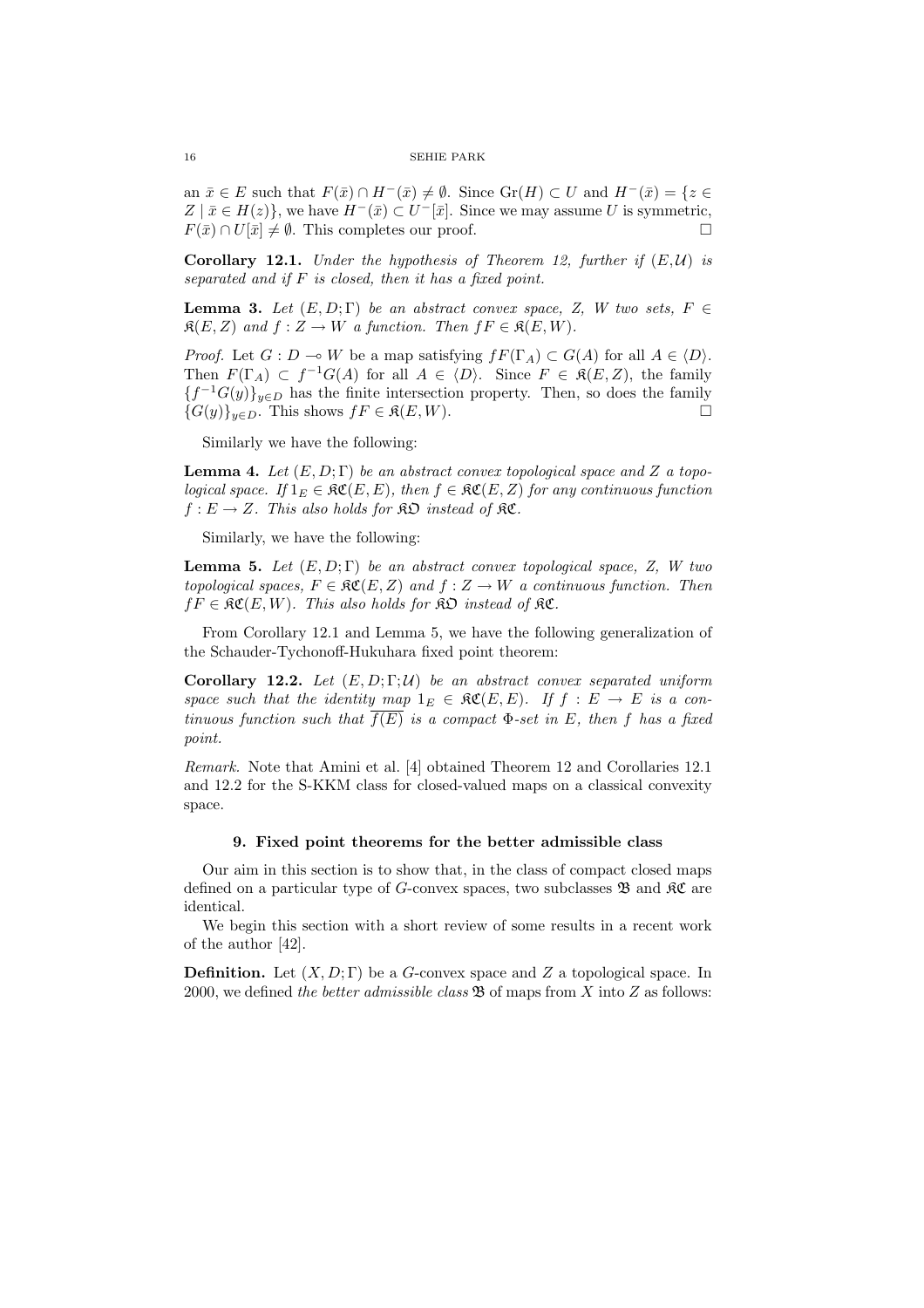$F \in \mathfrak{B}(X,Z) \iff F : X \to Z$  is a map such that for any  $N \in \langle D \rangle$  with the cardinality  $|N| = n + 1$  and any continuous function  $p : F(\Gamma_N) \to \Delta_n$ , the composition

$$
\Delta_n \xrightarrow{\phi_N} \longrightarrow \Gamma_N \xrightarrow{F|_{\Gamma_N}} \longrightarrow F(\Gamma_N) \xrightarrow{p} \longrightarrow \Delta_n
$$

has a fixed point. Note that  $\Gamma_N$  can be replaced by the compact set  $\phi_N(\Delta_n)$ .

**Examples.** Subclasses of the admissible class  $\mathfrak{A}_c^{\kappa}$  are classes of continuous functions  $\mathbb{C}$ , the Kakutani maps  $\mathbb{K}$  (with convex values and codomains are convex spaces), the Aronszajn maps M (with  $R_{\delta}$  values), the acyclic maps V (with acyclic values), the Powers maps  $V_c$  (finite compositions of acyclic maps), the O'Neill maps  $N$  (continuous with values of one or  $m$  acyclic components, where  $m$  is fixed), the u.s.c. approachable maps  $A$  (whose domains and codomains are uniform spaces), admissible maps of Górniewicz,  $\sigma$ -selectionable maps of Haddad and Lasry, permissible maps of Dzedzej, the class  $\mathbb{K}_{c}^{\sigma}$  of Lassonde, the class  $\mathbb{V}^{\sigma}_{c}$  of Park et al., the u.s.c. approximable maps of Ben-El-Mechaiekh and Idzik, and many others.

Note that for a G-convex space  $(X, D; \Gamma)$  and any space Y, an admissible class  $\mathfrak{A}_{c}^{\kappa}(X, Y)$  is a subclass of  $\mathfrak{B}(X, Y)$  with some possible exceptions such as Kakutani maps. There are maps in  $\mathfrak{B}$  not belonging to  $\mathfrak{A}_{c}^{\kappa}$ , for example, the connectivity map due to Nash and Girolo; see [34].

The following is known:

**Lemma 6.** Let  $(X, D; \Gamma)$  be a G-convex space and Z a topological space. Then

- (1)  $\mathbb{C}(X,Z) \subset \mathfrak{A}^{\kappa}_c(X,Z) \subset \mathfrak{B}(X,Z);$
- $(2)$   $\mathbb{C}(X, Z) \subset \mathfrak{RC}(X, Z) \cap \mathfrak{RO}(X, Z);$  and
- (3) [24]  $\mathfrak{A}_{c}^{\kappa}(X,Z) \subset \mathfrak{RC}(X,Z) \cap \mathfrak{RO}(X,Z)$  if Z is Hausdorff.

For more general purposes, we introduce a generalized version of the admissibility of subsets of topological vector spaces as follows:

**Definition.** A G-convex uniform space  $(X, D; \Gamma; \mathcal{U})$  is a G-convex space with a basis  $U$  of a uniform structure of X. A subset Y of X is said to be *admissible* (in the sense of Klee) if, for each nonempty compact subset  $K$  of  $Y$  and for each entourage  $U \in \mathcal{U}$ , there exists a continuous function  $h: K \to Y$  satisfying

(1)  $(x, h(x)) \in U$  for all  $x \in K$ ;

(2)  $h(K) \subset \Gamma_N$  for some  $N \in \langle D \rangle$ ; and

(3) there exists a continuous function  $p: K \to \Delta_n$  such that  $h = \phi_N p$ , where  $\phi_N : \Delta_n \to \Gamma_N$  and  $|N| = n + 1$ .

**Definition.** Let  $(X, D; \Gamma; \mathcal{U})$  be a G-convex uniform space. A subset K of X is said to be Klee approximable if, for each entourage  $U \in \mathcal{U}$ , there exists a continuous function  $h: K \to X$  satisfying conditions (1)-(3) in the preceding definition. Especially, for a subset  $Y$  of  $X$ ,  $K$  is said to be Klee approximable *into* Y whenever the range  $h(K) \subset \Gamma_N \subset Y$  for some  $N \in \langle D \rangle$  in condition (2).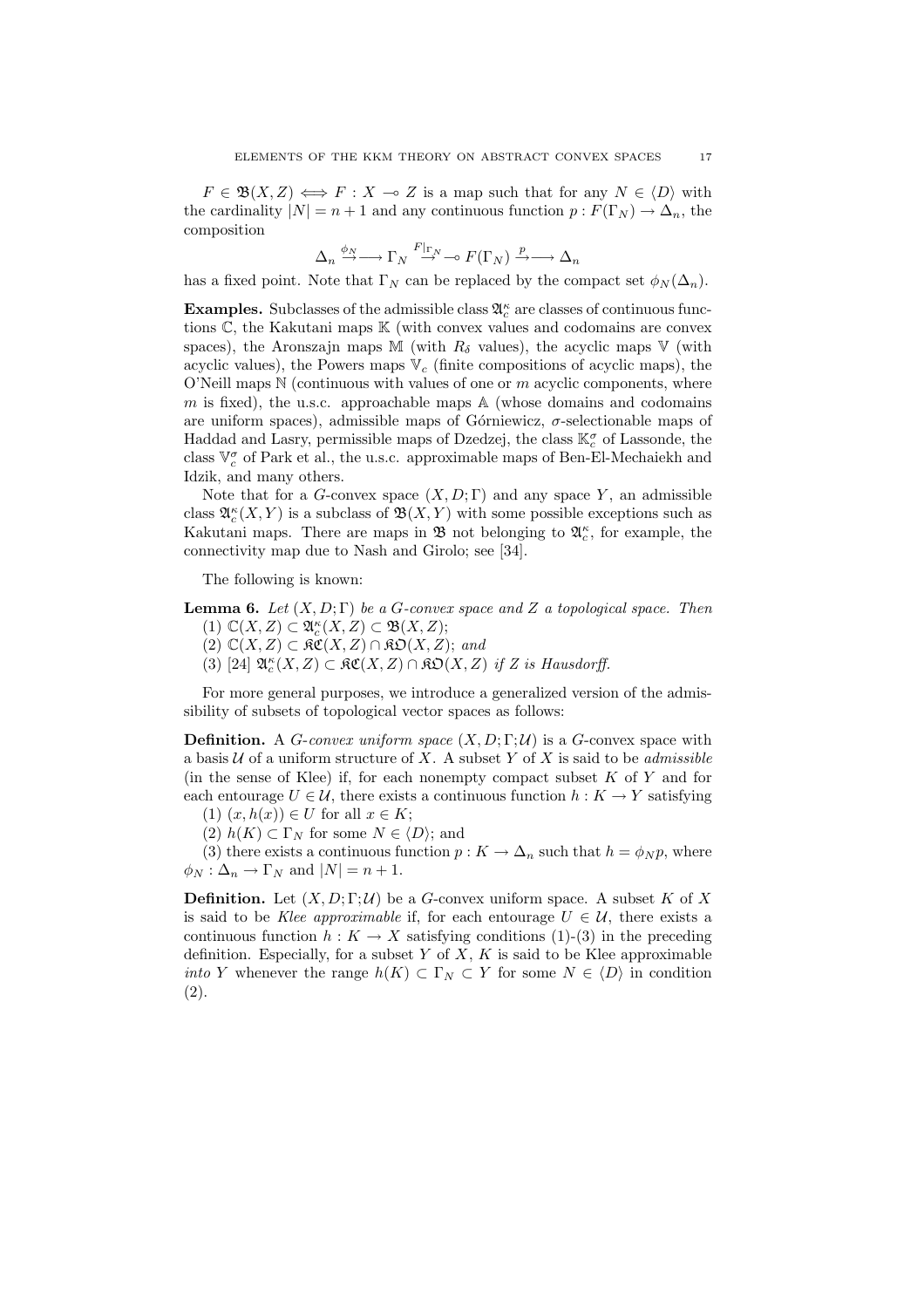The following is recently given in [42]:

**Lemma 7.** In the class of G-convex uniform spaces  $(X, D; \Gamma; \mathcal{U})$ , the following hold:

(1) Any LG-space is of the Zima-Hadžić type.

(2) Every LG-space is locally G-convex whenever every singleton is  $\Gamma$ -convex.

(3) Any nonempty subset of a locally G-convex space is a Φ-set.

(4) Any Zima-Hadžić type subset of a G-convex uniform space such that every singleton is  $\Gamma$ -convex is a  $\Phi$ -set.

(5) Every Φ-space is admissible. More generally, every nonempty compact Φ-subset is Klee approximable.

The following is the main result of [42]:

**Theorem 13.** Let  $(X, D; \Gamma; \mathcal{U})$  be a G-convex uniform space, Y a subset of X, and  $F \in \mathfrak{B}(Y, Y)$  a map such that  $F(Y)$  is Klee approximable into Y. Then F has the almost fixed point property.

Further if  $(X; \mathcal{U})$  is separated and F is closed and compact, then F has a fixed point  $x_0 \in Y$ .

For the class  $\mathfrak{B}$ , we have the following coincidence theorem:

**Theorem 14.** Let  $(X, D; \Gamma)$  be a G-convex space, Z a Hausdorff space, and  $F \in \mathfrak{B}(X,Z)$  a compact map. Let  $S : D \multimap Z$  and  $T : X \multimap Z$  satisfy the following:

(14.1) for each  $y \in D$ ,  $S(y)$  is open in Z;

(14.2) for each  $z \in F(X)$ , co<sub>Γ</sub> $S<sup>-</sup>(z) \subset T<sup>-</sup>(z)$ ; and

(14.3)  $F(X) \subset S(D)$ .

Then T and F have a coincidence point  $x_0 \in X$ ; that is,  $T(x_0) \cap F(x_0) \neq \emptyset$ .

*Proof.* Since  $\overline{F(X)}$  is compact and covered by open sets  $S(y)$  by (14.1) and (14.3), there exists an  $N \in \langle D \rangle$  such that  $\overline{F(X)} \subset S(N)$ . Let  $N := \{y_0, y_1,$  $\ldots, y_n \} \in \langle D \rangle$ . Then there exists a continuous function  $\phi_N : \Delta_n \to \Gamma_N$  such that  $\phi_N(\Delta_J) \subset \Gamma_J$  for each  $J \in \langle N \rangle$ . Let  $\{\lambda_i\}_{i=0}^n$  be the partition of unity subordinated to the cover  $\{S(y_i)\}_{i=0}^n$  of  $\overline{F(X)} \supset F \phi_N(\Delta_n)$ .

Define  $p: F \phi_N(\Delta_n) \to \Delta_n$  by

$$
p(z) := \sum_{i=0}^{n} \lambda_i(z)e_i = \sum_{i \in N_z} \lambda_i(z)e_i \quad \text{for} \quad z \in F\phi_N(\Delta_n),
$$

where  $i \in N_z \iff \lambda_i(z) \neq 0 \implies z \in S(y_i) \iff y_i \in S^-(z)$ . By (14.2), we have  $\phi_N p(z) \in \phi_N(\Delta_{N_z}) \subset \Gamma_{N_z} \subset T^-(z)$  for each  $z \in F \phi_N(\Delta_n)$ ; that is,  $z \in (T\phi_N p)(z).$ 

Since  $F \in \mathfrak{B}(X,Z)$ ,  $pF\phi_N$  has a fixed point  $a_0 \in \Delta_n$ ; that is,  $a_0 \in$  $(pF\phi_N)(a_0)$ . Put  $x_0 := \phi_N(a_0)$ . Since  $p^{-1}(a_0) \subset (F\phi_N)(a_0) = F(x_0)$ , for any  $z \in p^{-1}(a_0)$ , we have  $z \in F \phi_N(\Delta_n)$ ,  $(\phi_N p)(z) = \phi_N(a_0) = x_0$ , and  $z \in (T\phi_N p)(z) = T(x_0)$ . Therefore,  $p^{-1}(a_0) \subset T(x_0)$  and hence  $p^{-1}(a_0) \subset T(x_0)$  $F(x_0) \cap T(x_0)$ . This completes our proof.  $\Box$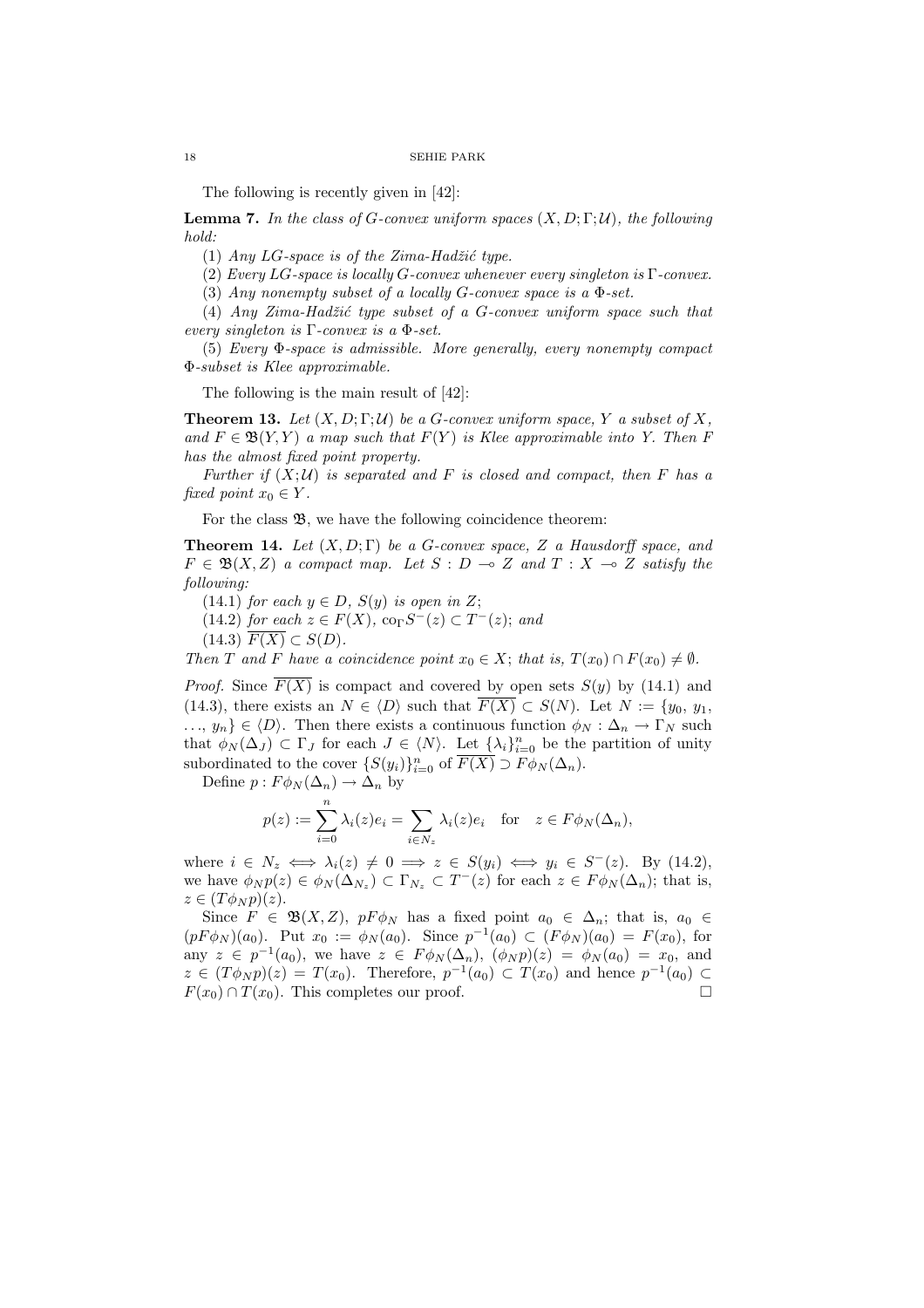Remarks. 1. In case  $(X, D; \Gamma)$  is a convex space, Theorem 14 is obtained in [33], where particular forms and applications are noted.

2. If Z is a normal topological space and  $\overline{F(X)} \subset S(N)$  for some  $N \in \langle D \rangle$ , the conclusion still holds.

As we deduced Theorem 1 from Theorem 3 via Theorem 4, we obtain the following from Theorem 14:

**Theorem 15.** Let  $(X, D; \Gamma)$  be a G-convex space, Z a Hausdorff space, and  $F \in \mathfrak{B}(X,Z)$  a compact map. Let  $G : D \multimap Z$  be a map such that

(15.1) for each  $y \in D$ ,  $G(y)$  is closed in Z;

(15.2) for any  $N \in \langle D \rangle$ ,  $F(\Gamma_N) \subset G(N)$ .

Then for each  $N \in \langle D \rangle$ ,  $F(X) \cap \bigcap \{G(y) \mid y \in N\} \neq \emptyset$ .

Remark. Theorems 14, 15 and their equivalent formulations were first given in [47] for  $\mathfrak{A}^{\kappa}_{c}$  instead of  $\mathfrak{B}.$ 

Consider the following condition for a G-convex space  $(X \supset D; \Gamma)$ :

(\*)  $\Gamma_{\{x\}} = \{x\}$  for each  $x \in D$ ; and, for each  $N \in \langle D \rangle$  with the cardinality  $|N| = n + 1$ , there exists a continuous function  $\phi_N : \Delta_n \to \Gamma_N$  such that  $\phi_N(\Delta_n) = \Gamma_N$  and that  $J \in \langle N \rangle$  implies  $\phi_N(\Delta_J) = \Gamma_J$ .

Note that every convex space satisfies condition (∗). Now we are going to show the following:

**Theorem 16.** Let  $(X, D; \Gamma)$  be a G-convex space and Z a topological space.

(1) If Z is a Hausdorff space, then every compact map  $F \in \mathfrak{B}(X,Z)$  belongs to  $\mathfrak{RC}(X,Z)$ .

(2) If  $F : X \multimap Z$  is a closed map such that  $F \phi_N \in \mathfrak{RC}(\Delta_n, Z)$  for any  $N \in \langle D \rangle$  with the cardinality  $|N| = n + 1$ , then  $F \in \mathfrak{B}(X, Z)$ .

(3) In the class of closed maps defined on a G-convex space  $(X \supset D; \Gamma)$  satisfying condition  $(*)$  into a space Z, a map  $F \in \mathfrak{RC}(X,Z)$  belongs to  $\mathfrak{B}(X,Z)$ .

Proof. (1) This is a restatement of Theorem 15.

(2) Let  $p : F(\phi_N(\Delta_n)) \to \Delta_n$  be a continuous function. Since  $F \phi_N \in$  $\mathfrak{RC}(\Delta_n, Z)$ , by Lemma 3,  $pF\phi_N \in \mathfrak{RC}(\Delta_n, \Delta_n)$ . Since  $pF\phi_N$  is closed and  $\Delta_n$  is a compact  $\Phi$ -space, by Corollary 12.1,  $p \to \phi_N$  has a fixed point. Hence  $F \in \mathfrak{B}(X,Z).$ 

(3) Let  $F \in \mathfrak{RC}(X,Z)$  be closed. For any  $N \in \langle D \rangle$  with the cardinality  $|N| = n + 1$ , the simplex  $(\Delta_n, V; \text{co})$ , where V is the set of vertices, is a Gconvex space. In view of condition  $(*)$ ,  $(X', D'; \Gamma') := (\phi_N(\Delta_n), \phi_N(V); \Gamma')$  is a G-convex subspace of  $(X \supset D; \Gamma)$ , where  $\Gamma'(\phi_N(A)) := \Gamma(\phi_N(A)) = \phi_N(\text{co }A)$ for each  $A \subset V$ . Let  $H : V \to Z$  be a closed-valued map satisfying

$$
F\phi_N(\Delta_J) \subset H(J)
$$
 for each  $J \in \langle V \rangle$ .

Define  $G: D' \to Z$  by  $G(\phi_N(v)) := H(v)$  for  $v \in V$ . Then

$$
F|_{X'}(\Gamma'_B) \subset G(B) \text{ for each } B \in \langle D' \rangle.
$$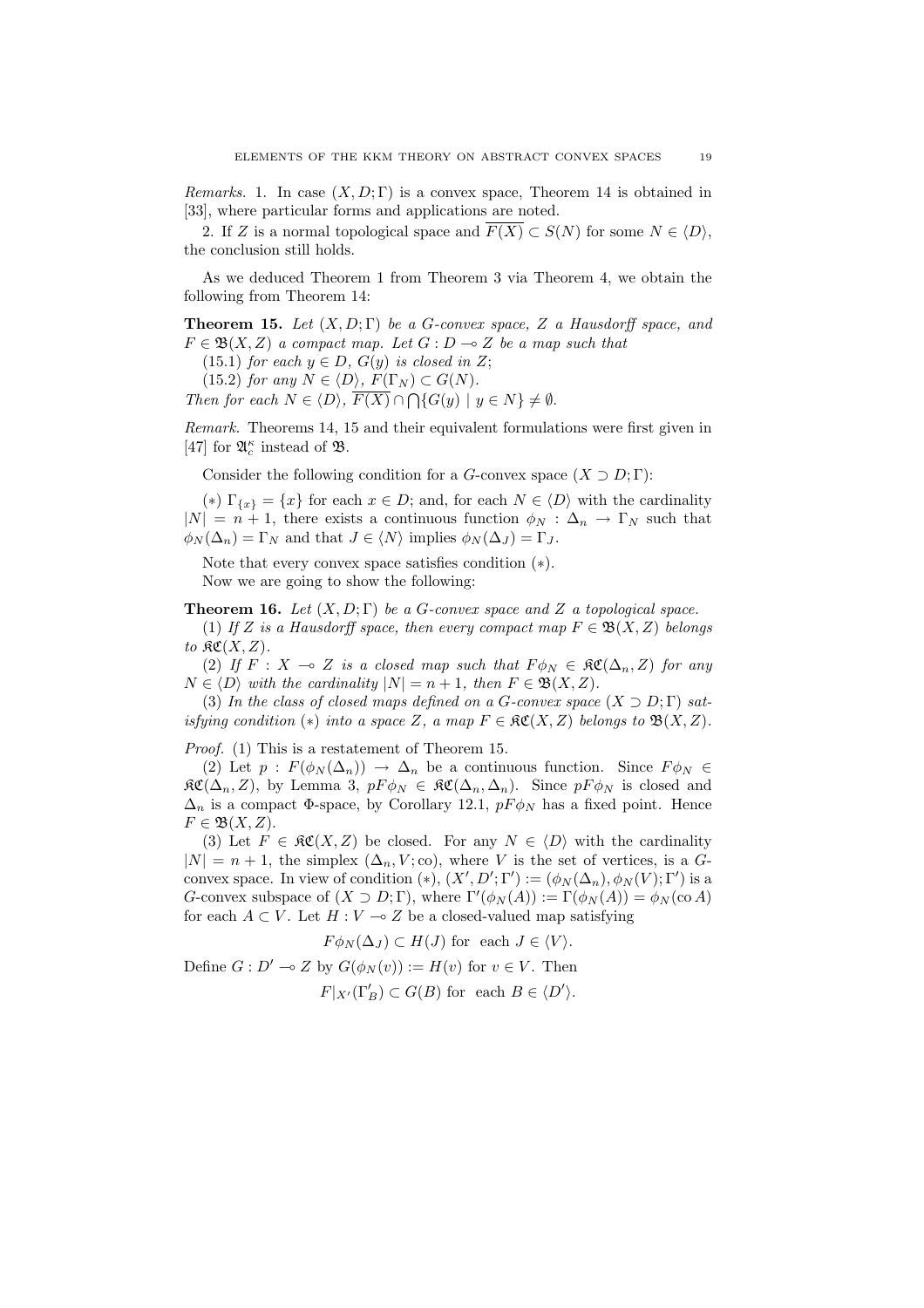Since  $F|_{X'} \in \mathfrak{RC}(X', Z)$  by Lemma 2,  $\{G(y)\}_{y \in D'}$  has the finite intersection property, and hence so does  $\{H(v)\}_{v\in V}$ . Therefore,  $F\phi_N \in \mathfrak{RC}(\Delta_n, Z)$ . Since F is closed, by (2), we have  $F \in \mathfrak{B}(X,Z)$ .

Remark. In (2), note that for any map  $F \in \mathfrak{A}_{c}^{\kappa}(X, Z)$ , we have  $F \phi_N \in$  $\mathfrak{A}_{c}^{\kappa}(\Delta_{n}, Z) \subset \mathfrak{KC}(\Delta_{n}, Z) \cap \mathfrak{KO}(\Delta_{n}, Z)$  when Z is Hausdorff; see [24].

Corollary 16.1. In the class of compact closed maps defined on a G-convex space  $(X \supset D;\Gamma)$  satisfying condition  $(*)$  into a Hausdorff space Z, two subclasses  $\mathfrak{SC}(X,Z)$  and  $\mathfrak{B}(X,Z)$  are identical.

Corollary 16.2. In the class of compact closed maps defined on a convex space  $(X, D)$  into a Hausdorff space Z, two subclasses  $\mathfrak{RC}(X, Z)$  and  $\mathfrak{B}(X, Z)$ are identical.

Remark. This is noted in [33] by a different method. In view of Corollary 16.2, the class  $\mathfrak{B}$  is favorable to use for convex spaces since it has already plenty of examples and is much easier to find examples.

From Theorems 13 and 16, we have the following:

**Theorem 17.** Let  $(X \supset D; \Gamma; \mathcal{U})$  be a G-convex separated uniform space satisfying condition (\*), and  $F \in \mathfrak{RC}(X,X)$  a compact closed map such that  $F(X)$ is Klee approximable. Then F has a fixed point.

Consequently, all of the known fixed point theorems on the S-KKM class are consequences of Theorem 17.

Corollary 17.1. Let X be an admissible almost convex subset of a Hausdorff topological vector space, and  $F \in \mathfrak{RC}(X,X)$  a compact closed map. Then F has a fixed point.

This is first stated for a convex set and encompasses most of known fixed point results on KKM or S-KKM classes; see [35, 42].

### 10. Variational inequalities and best approximations

Recall that an extended real valued function  $f : X \to \overline{\mathbb{R}}$ , where X is a topological space, is lower [resp. upper] semicontinuous (l.s.c.) [resp. u.s.c.] if  ${x \in X : f(x) > r}$  [resp.  ${x \in X | f(x) < r}$ ] is open for each  $r \in \overline{\mathbb{R}}$ .

For an abstract convex space  $(X; \Gamma)$ , a real function  $f : X \to \overline{\mathbb{R}}$  is said to be quasiconcave [resp. quasiconvex] if  $\{x \in X \mid f(x) > r\}$  [resp.  $\{x \in X \mid f(x) < r\}$ ] r}] is Γ-convex for each  $r \in \overline{\mathbb{R}}$ .

An abstract convex space  $(X; \Gamma)$  is said to be *compact* if X is a compact topological space. From now on, for simplicity, we are mainly concerned with compact abstract convex spaces  $(X; \Gamma)$  such that  $1_X \in \mathfrak{RC}(X, X)$ . For example, any compact  $G$ -convex space, any compact  $H$ -space, or any compact convex space is such a space.

We begin with a particular form of the minimax theorem 7: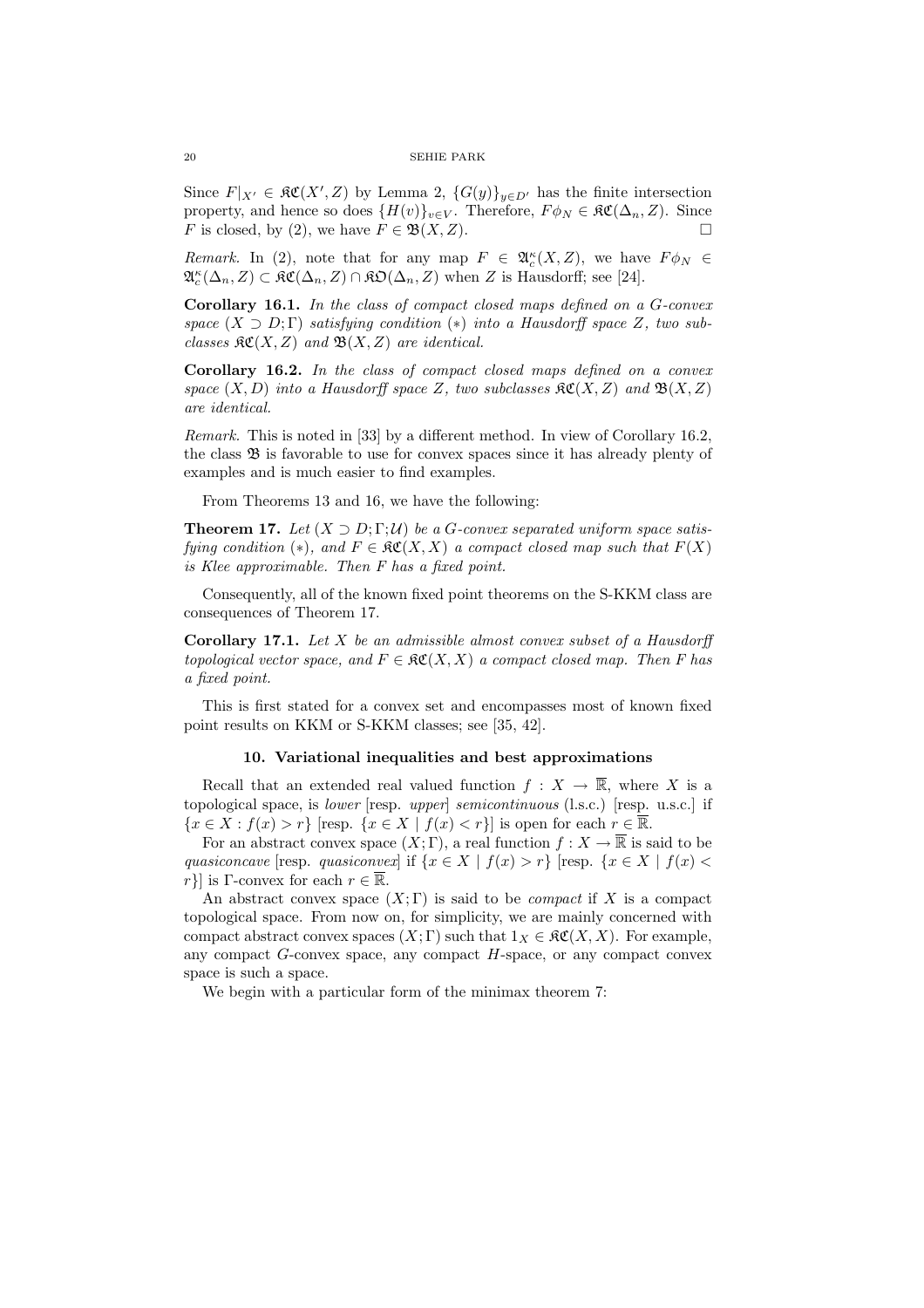**Theorem 18.** Let  $(X; \Gamma)$  be a compact abstract convex space such that  $1_X \in$  $\mathfrak{RC}(X,X)$  and  $f, g: X \times X \to \mathbb{R} \cup \{+\infty\}$  be functions such that

(18.1)  $f(x, y) \leq g(x, y)$  for each  $(x, y) \in X \times X$ ,

(18.2) for each  $x \in X$ ,  $g(x, \cdot)$  is quasiconcave on X; and

(18.3) for each  $y \in X$ ,  $f(\cdot, y)$  is l.s.c. on X.

Then we have

$$
\min_{y \in X} \sup_{x \in X} f(x, y) \le \sup_{x \in X} g(x, x).
$$

*Proof.* Observe that  $\sup_{x \in X} f(x, y)$  is by (18.3) a l.s.c. function of y on the compact space X, and therefore its minimum exists. If  $\sup_{x \in X} g(x, x) =$ +∞, then the inequality in the conclusion holds automatically. If  $\alpha = \beta$  $\sup_{x\in X} g(x,x) < +\infty$ , then by Theorem 7 with  $F = 1_X$ , we have the conclusion.  $\Box$ 

*Remarks.* 1. For  $f = g$ , Theorem 18 reduces to Fan's minimax inequality [15]. Fan obtained his inequality from his own generalization of the KKM principle, and applied it to deduce fixed point theorems, theorems on sets with convex sections, a fundamental existence theorem in potential theory, and so on.

2. Later, the inequality has been an important tool in nonlinear analysis, game theory, and economic theory; see [35, 36].

In particular, we have the following:

**Corollary 18.1.** Under the hypothesis of Theorem 18, if  $g(x, x) \leq 0$  for all  $x \in X$ , then there exists a  $y_0 \in X$  such that  $f(x, y_0) \leq 0$  for all  $x \in X$ . Thus in particular

$$
\min_{y \in X} \sup_{x \in X} f(x, y) \le 0.
$$

Theorem 18 can be applied to the existence of solutions of certain variational inequalities:

**Theorem 19.** Let  $(X;\Gamma)$  be a compact abstract convex space such that  $1_X \in$  $\mathfrak{RC}(X,X)$  and  $p,q: X \times X \to \mathbb{R}$  and  $h: X \to \mathbb{R}$  functions satisfying

(19.1)  $p(x, y) \leq q(x, y)$  for each  $(x, y) \in X \times X$ , and  $q(x, x) \leq 0$  for all  $x \in X$ ;

(19.2) for each  $x \in X$ ,  $q(x, \cdot) + h(\cdot)$  is quasiconcave on X; and

(19.3) for each  $y \in X$ ,  $p(\cdot, y) - h(\cdot)$  is l.s.c. on X.

Then there exists a  $y_0 \in X$  such that

$$
p(x, y_0) + h(y_0) \le h(x) \quad for all x \in X.
$$

Proof. Let

$$
f(x, y) := p(x, y) + h(y) - h(x), \ g(x, y) := q(x, y) + h(y) - h(x)
$$

for  $(x, y) \in X \times Y$ . Then f and g satisfy the requirements of Theorem 18. Furthermore,  $g(x, x) = q(x, x) \leq 0$  for all  $x \in X$ . Therefore, by Corollary 18.1, the conclusion follows.  $\Box$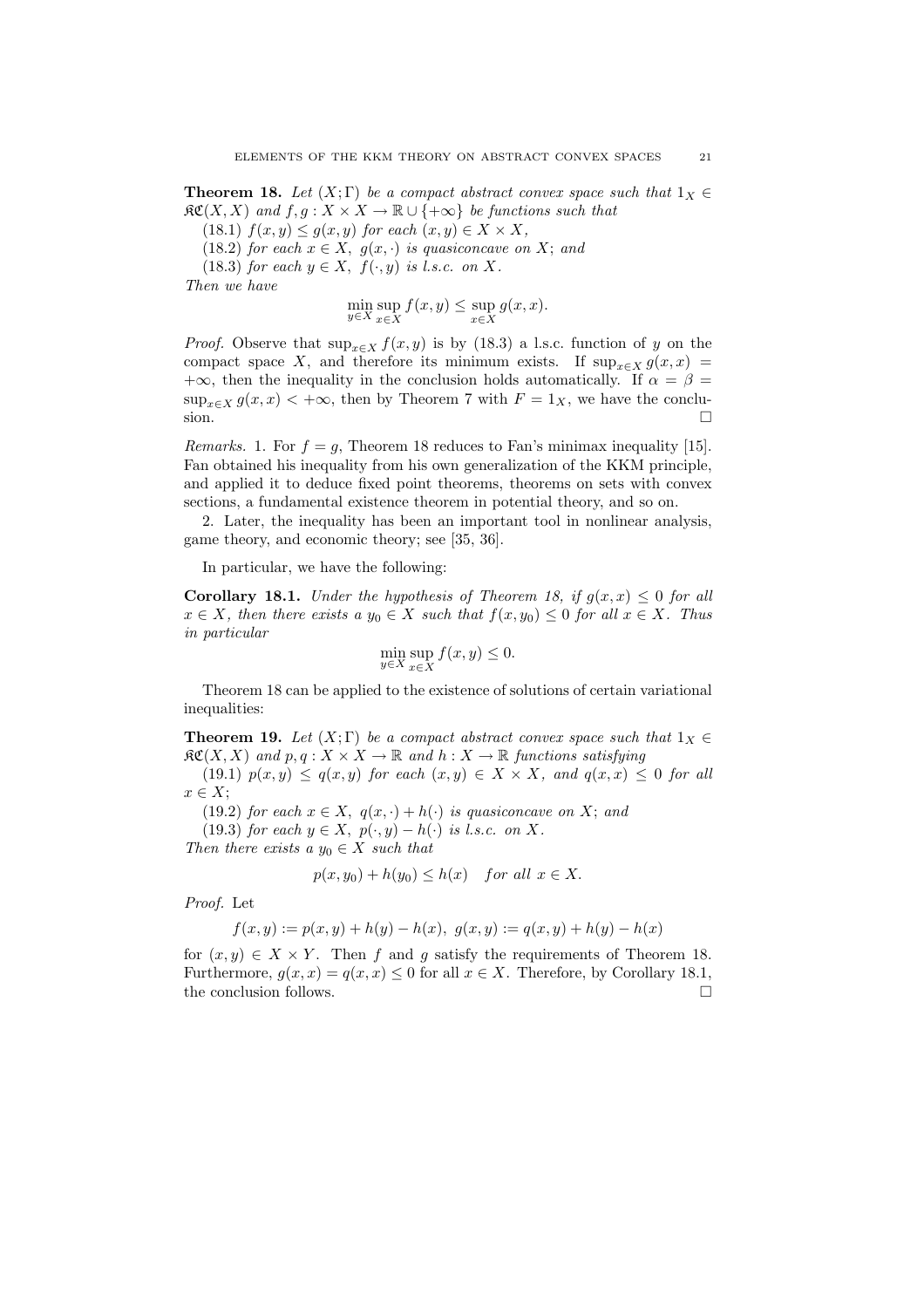*Remarks.* 1. Putting  $h = 0$ , Theorem 19 reduces to Corollary 18.1.

2. Theorem 19 is a basis of existence theorems of many results concerning variational inequalities; see [36] and references therein.

**Theorem 20.** Let  $(X;\Gamma)$  be a compact abstract convex space such that  $1_X \in$  $\mathfrak{RC}(X,X)$  and  $p,q:X\times X\to\mathbb{R}$  functions such that

(20.1)  $p \leq q$  on the diagonal  $\Delta := \{(x, x) \mid x \in X\}$  and  $q \leq p$  on  $(X \times X) \setminus \Delta;$ (20.2) for each  $x \in X$ ,  $y \mapsto q(y, y) - q(x, y)$  is quasiconcave on X; and

(20.3) for each  $y \in X$ ,  $x \mapsto p(x, y)$  is u.s.c. on X.

Then there exists a  $y_0 \in X$  such that

$$
p(y_0, y_0) \le p(x, y_0) \quad \text{for all } x \in X.
$$

*Proof.* Define  $f, g: X \times X \to \mathbb{R}$  by

 $f(x, y) := p(y, y) - p(x, y), g(x, y) := q(y, y) - q(x, y)$ 

Then f and g satisfy the hypothesis of Theorem 18. Since  $g(x, x) = 0$  for all  $x \in X$ , Corollary 18.1 implies that  $f(x, y_0) \leq 0$  for all  $x \in X$ . This implies the conclusion.  $\Box$ 

Remark. For a convex space X and  $p = q$ , Theorem 20 reduces to Fan [15], which was shown to be very useful in nonlinear functional analysis. In fact, the Tychonoff (and hence, the Brouwer) fixed point theorem, Browder's variational inequality, and many other applications follow from his result.

A simple consequence of Theorem 20 is the following well-known existence result on best approximations originated from Ky Fan [14]:

**Corollary 20.1.** Let  $X$  be a compact convex subset of a topological vector space E and  $f: X \to E$  a continuous function. Then for any continuous seminorm p on E, there exists a point  $y_0 \in X$  such that

$$
p(y_0 - f(y_0)) \le p(x - f(y_0)) \quad for all x \in X.
$$

*Proof.* For each  $y \in X$ ,  $x \mapsto p(y - f(y)) - p(x - f(y))$  is convex on X, and for each  $x \in X$ ,  $y \mapsto p(x - f(y))$  is continuous. Therefore, by Theorem 20, we have a  $y_0 \in X$  satisfying the conclusion.  $\Box$ 

Remark. Further if E is a normed vector space and p is a norm on E, then Corollary 20.1 reduces to the well-known existence result on best approximation due to Ky Fan [14, Theorem 2], which immediately implies the Schauder fixed point theorem; that is, the normed space version of the Brouwer theorem. Therefore, Corollary 20.1 generalizes and implies the Brouwer theorem.

## 11. The von Neumann type minimax theorem

We begin this section with that the product of any family of abstract convex spaces is also an abstract convex space. In fact, we clearly have the following: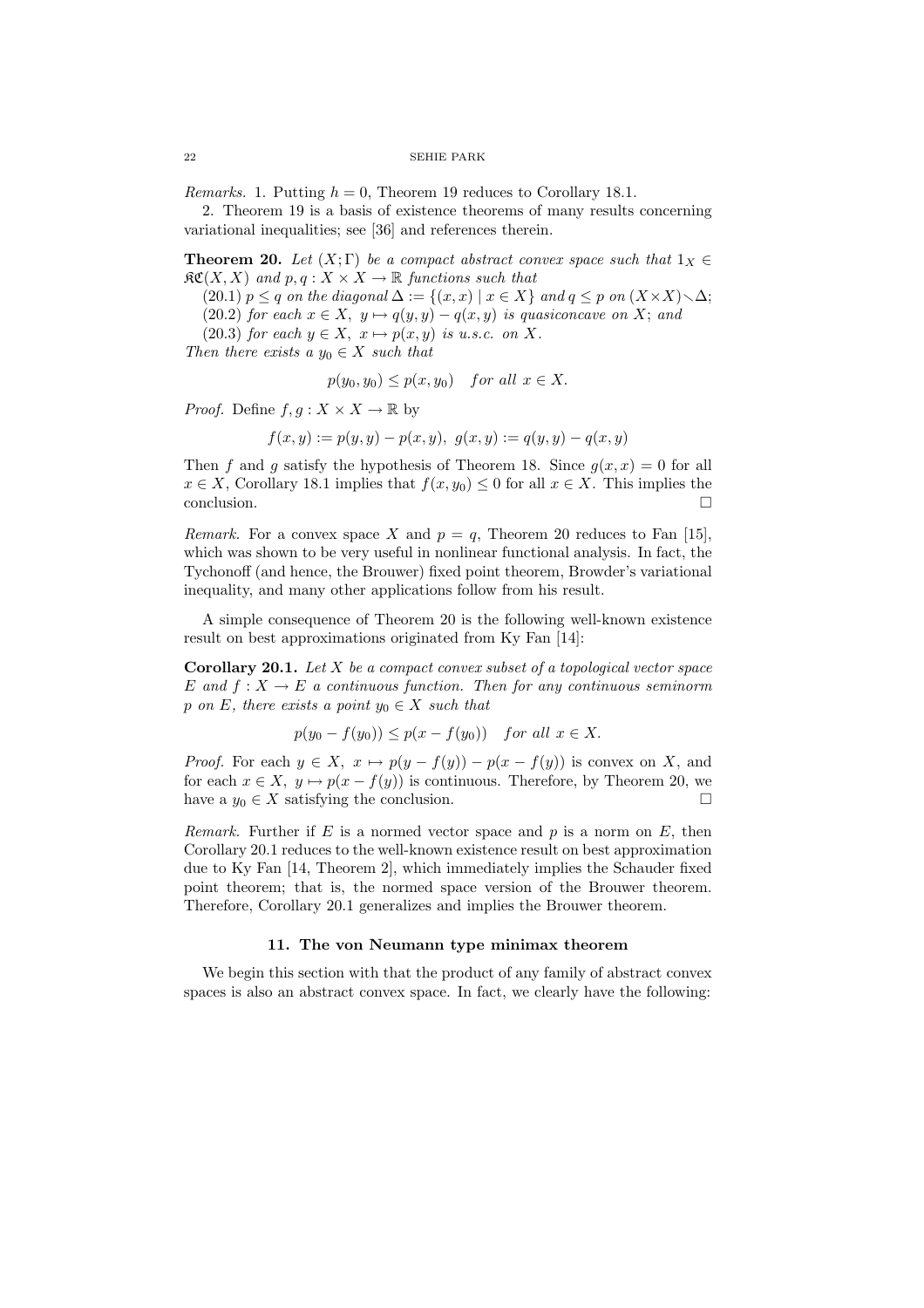**Lemma 8.** Let  $\{(E_i, D_i; \Gamma_i)\}_{i \in I}$  be any family of abstract convex spaces. Let **Lemma 8.** Let  $\{(E_i, D_i; I_i)\}_{i \in I}$  be any family of abstract convex spaces. Let  $E := \prod_{i \in I} E_i$  and  $D := \prod_{i \in I} D_i$ . For each  $i \in I$ , let  $\pi_i : D \to D_i$  be the  $E := \prod_{i \in I} E_i$  and  $D := \prod_{i \in I} D_i$ . For each  $i \in I$ , let  $\pi_i : D \to D_i$  be the projection. For each  $A \in \langle D \rangle$ , define  $\Gamma(A) := \prod_{i \in I} \Gamma_i(\pi_i(A))$ . Then  $(E, D; \Gamma)$ is an abstract convex space.

Note also that for the case  $E_i = D_i$  for each i, the product of abstract convex subsets is also abstract convex in the product abstract convex space.

In this section, we show that a typical classical application of the KKM theorem can be extended to abstract convex spaces.

As a direct application of Theorem 11, we have the following generalization of the von Neumann-Sion minimax theorem [48, 50]:

**Theorem 21.** Let  $(X;\Gamma)$  and  $(Y;\Gamma')$  be compact abstract convex spaces and  $f, g: X \times Y \to \mathbb{R} \cup \{+\infty\}$  be functions such that

(21.1)  $f(x, y) \le g(x, y)$  for each  $(x, y) \in X \times Y$ ;

(21.2) for each  $x \in X$ ,  $f(x, \cdot)$  is l.s.c. and  $g(x, \cdot)$  is quasiconvex on Y; and (21.3) for each  $y \in Y$ ,  $f(\cdot, y)$  is quasiconcave and  $g(\cdot, y)$  is u.s.c. on X.

If  $1_{X\times Y} \in \mathfrak{RC}(X \times Y, X \times Y)$ , then we have

$$
\min_{y \in Y} \sup_{x \in X} f(x, y) \le \max_{x \in X} \inf_{y \in Y} g(x, y).
$$

*Proof.* Note that  $y \mapsto \sup_{x \in X} f(x, y)$  is l.s.c. on Y and  $x \mapsto \inf_{y \in Y} g(x, y)$  is u.s.c. on  $X$ . Therefore, the both sides of the inequality exist. Suppose that there exists a real  $c$  such that

$$
\max_x \inf_y g(x,y) < c < \min_y \sup_x f(x,y).
$$

Let  $\Gamma_{X\times Y}$  be the product convexity defined as in Lemma 8. Then  $(X\times Y)$  $Y; \Gamma_{X\times Y}$  is a compact abstract convex space. Define a map  $T: X \times Y \longrightarrow$  $X \times Y$  by

$$
T(x, y) = \{ \bar{x} \in X \mid f(\bar{x}, y) > c \} \times \{ \bar{y} \in Y \mid g(x, \bar{y}) < c \}
$$

for  $(x, y) \in X \times Y$ . Then  $T(x, y)$  is nonempty and Γ-convex for each  $(x, y) \in Y$  $X \times Y$  and  $T^-(x, y)$  is open. By using Theorem 11, we have an  $(x_0, y_0) \in X \times Y$ such that  $(x_0, y_0) \in T(x_0, y_0)$ . Therefore,  $c < f(x_0, y_0) \le g(x_0, y_0) < c$ , a  $\Box$ contradiction.  $\Box$ 

Remark. If  $f = g$  and if X is a convex space, Theorem 21 reduces to Sion's generalization [48] of the von Neumann minimax theorem [50]:

$$
\min_{x} \max_{y} f(x, y) = \max_{y} \min_{x} f(x, y).
$$

# 12. The Nash type equilibrium theorem

In this section, from a Fan-Browder type fixed point result for abstract convex spaces, we deduce the Ky Fan intersection theorem and the Nash equilibrium theorem for abstract convex spaces.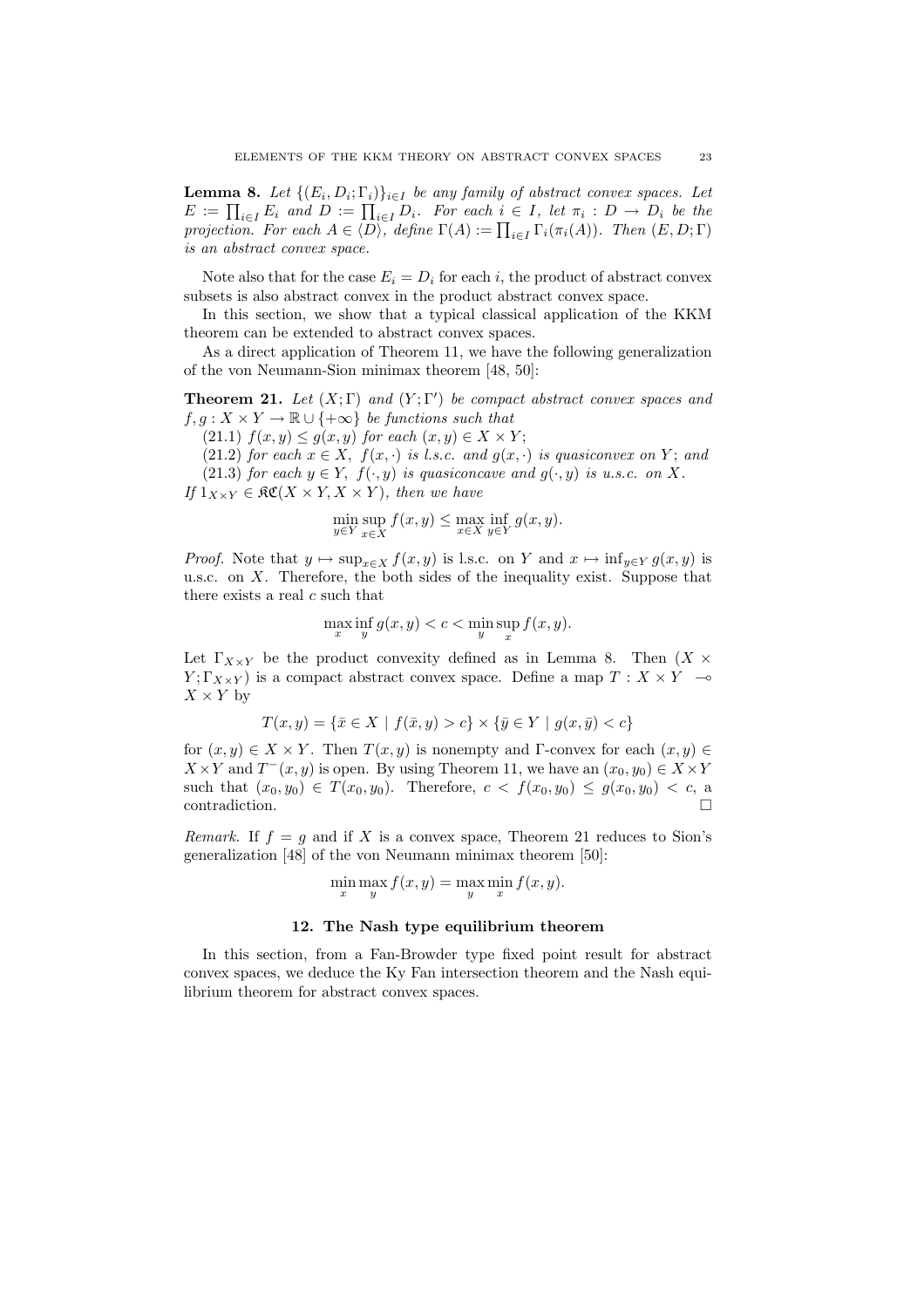Given a cartesian product  $X = \prod_{i=1}^n X_i$  of sets, let  $X^i = \prod_{j \neq i} X_j$  and  $\pi_i: X \to X_i, \pi^i: X \to X^i$  be the projections; we write  $\pi_i(x) = x_i$  and  $\pi^i(x) = x^i$ . Given  $x, y \in X$ , we let

$$
(y_i, x^i) := (x_1, \dots, x_{i-1}, y_i, x_{i+1}, \dots, x_n).
$$

From Theorem 11, we have the following Ky Fan type intersection theorem [13] generalizing the well-known von Neumann intersection lemma [51]:

**Theorem 22.** Let  $X = \prod_{i=1}^{n} X_i$ ,  $(X; \Gamma)$  be a compact abstract convex space, and  $A_1, A_2, \ldots, A_n$  n subsets of X such that

(22.1) for each  $x \in X$  and  $i = 1, \ldots, n$ , the set  $A_i(x) = \{y \in X \mid (y_i, x^i) \in X\}$  $A_i$ } is  $\Gamma$ -convex and nonempty; and

(22.2) for each  $y \in X$  and  $i = 1, \dots, n$ , the set  $A_i(y) = \{x \in X \mid (y_i, x^i) \in X\}$  $A_i$  is open.

 $If \ 1_X \in \mathfrak{RC}(X,X),\ then \ \bigcap_{i=1}^n A_i \neq \emptyset.$ 

*Proof.* Define a map  $T : X \to X$  by  $T(x) := \bigcap_{i=1}^{n} A_i(x)$  for  $x \in X$ . Then each  $T(x)$  is Γ-convex being an intersection of Γ-convex sets by (22.1). For each  $x \in X$  and each i, there exists a  $y^{(i)} \in A_i(x)$  by  $(22.1)$ , or  $(y_i^{(i)}, x^i) \in A_i$ . Hence, we have  $(y_1^{(1)}, \dots, y_n^{(n)}) \in \bigcap_{i=1}^n A_i(x)$ . This shows  $T(x) \neq \emptyset$ . Moreover, Thence, we have  $(y_1^{\infty}, \dots, y_n^{\infty}) \in \prod_{i=1} A_i(x)$ . This shows  $I(x) \neq \emptyset$ . Moreover,<br> $T^-(y) = \bigcap_{i=1}^n A_i(y)$  is open for each  $y \in X$  by (22.2). Now, the conclusion follows from Theorem 11.

Remark. If each  $X_i$  is a compact abstract convex space, so is X with the product topology; see Lemma 8. Note that Theorem 21 can be also deduced from Theorem 22; see [36].

From Theorem 22, we deduce the following Nash equilibrium theorem [27] for abstract convex spaces:

**Theorem 23.** Let  $X = \prod_{i=1}^{n} X_i$ ,  $(X; \Gamma)$  a compact abstract convex space, and  $f_1, \ldots, f_n : X \to \mathbb{R}$  continuous functions such that

(23.1) for each  $x \in X$ , each  $i = 1, ..., n$ , and each  $r \in \mathbb{R}$ , the set  $\{(y_i, x^i) \in$  $X | f_i(y_i, x^i) > r$ } is  $\Gamma$ -convex.

If  $1_X \in \mathfrak{RC}(X,X)$ , then there exists a point  $x \in X$  such that

$$
f_i(x) = \max_{y_i \in X_i} f_i(y_i, x^i) \quad \text{for} \quad i = 1, \dots, n.
$$

*Proof.* Let  $\varepsilon > 0$  and, for each i, let

$$
A_i^{\varepsilon} = \{ x \in X \mid f_i(x) > \max_{y_i \in X_i} f_i(y_i, x^i) - \varepsilon \}.
$$

Then the sets  $A_1^{\varepsilon}, \ldots, A_n^{\varepsilon}$  satisfy conditions (22.1) and (22.2) of Theorem 22, Then the sets  $A_1, \ldots, A_n$  satisfy conditions (22.1) and (22.2) or Theorem 22,<br>and hence  $\bigcap_{i=1}^n A_i^{\varepsilon} \neq \emptyset$ . Then  $H_{\varepsilon} = \bigcap_{i=1}^n \overline{A_i^{\varepsilon}}$  is a nonempty compact set. Since and nence  $\bigcup_{i=1}^{\infty} A_i \neq \emptyset$ . Then  $H_{\varepsilon} = \bigcup_{i=1}^{\infty} A_i^{\tau}$  is a nonempty compact set. Since  $H_{\varepsilon_1} \subset H_{\varepsilon_2}$  for  $\varepsilon_1 < \varepsilon_2$ , we have  $\bigcap_{\varepsilon > 0} H_{\varepsilon} \neq \emptyset$ . Then  $x \in \bigcap_{\varepsilon > 0} H_{\varepsilon}$  satisfie conclusion.  $\Box$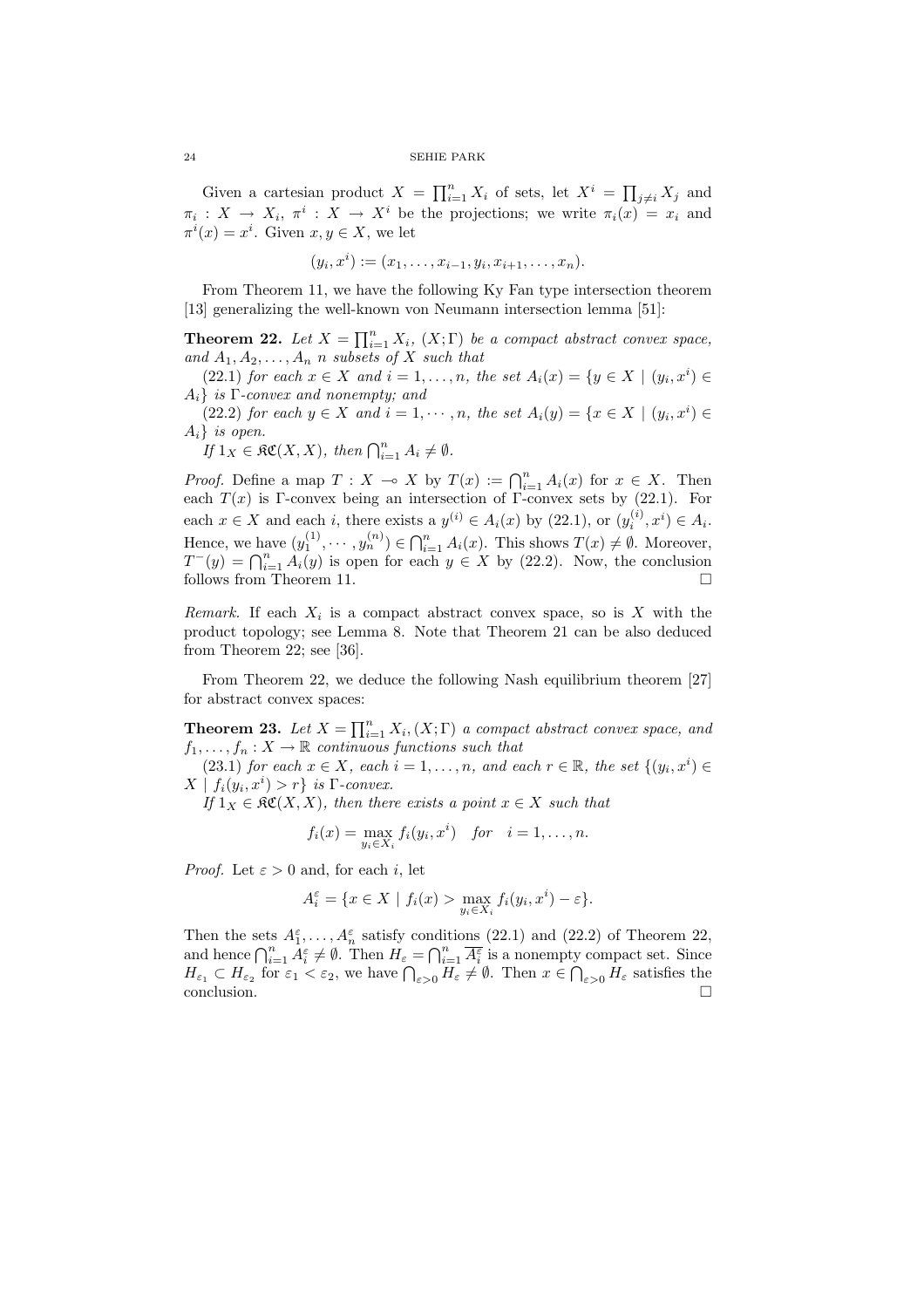Final Remarks. This is not the end of the story. Since there are several hundred published works on the KKM theory, we can cover only an essential part of the theory. For the more historical background, the reader can consult with [35]. For more involved or particular versions of the results in this paper, see [31-33] for convex spaces, [45] for  $H$ -spaces, and [36-42, 44, 46, 47] for  $G$ -convex spaces and references therein.

# References

- [1] P. S. Alexandroff, Combinatorial Topology, OGIZ, Moscow-Leningrad, 1947. [Russian]
- [2] P. Alexandroff and H. Hopf, Topologie I, Springer, Berlin-Heidelberg-New York, 1974. [3] P. Alexandroff and B. Pasynkoff, Elementary proof of the essentiality of the identical
- mapping of a simplex, Uspehi Mat. Nauk (N.S.) 12 (1957), no. 5 (77), 175–179. [Russian] [4] A. Amini, M. Fakhar, and J. Zafarani, Fixed point theorems for the class S-KKM mappings in abstract convex spaces, Nonlinear Anal. 66 (2006), 14–21.
- [5] H. Ben-El-Mechaiekh, P. Deguire, and A. Granas, Points fixes et coincidences pour les applications multivoques (applications de Ky Fan), C. R. Acad. Sci. Paris Sér. I Math. 295 (1982), no. 4, 337–340.
- [6] , Points fixes et coincidences pour les fonctions multivoques II (applications de type  $\varphi$  et  $\varphi^*$ ), C. R. Acad. Sci. Paris 295 (1982), no. 5, 381-384.
- [7] A. Borglin and H. Keiding, Existence of equilibrium actions and of equilibrium, J. Math. Econom. 3 (1976), no. 3, 313–316.
- [8] F. E. Browder, The fixed point theory of multi-valued mappings in topological vector spaces, Math. Ann. **177** (1968), 283-301.
- [9] T.-H. Chang and C.-L. Yen, KKM property and fixed point theorems, J. Math. Anal. Appl. 203 (1996), no. 1, 224–235.
- [10] T.-H. Chang, Y.-Y. Huang, J.-C. Jeng, and K.-H. Kuo, On S-KKM property and related topics, J. Math. Anal. Appl. 229 (1999), no. 1, 212–227.
- [11] K. Fan, A generalization of Tychonoff's fixed point theorem, Math. Ann. 142 (1961), 305–310.
- [12] , Sur un théorème minimax, C. R. Acad. Sci. Paris 259 (1964), 3925-3928.
- [13]  $\_\_\_\_\$  Applications of a theorem concerning sets with convex sections, Math. Ann. 163 (1966), 189–203.
- [14] , Extensions of two fixed point theorems of F. E. Browder, Math. Z. 112 (1969), 234–240.
- [15]  $\_\_\_\_\$ , A minimax inequality and applications, Inequalities III (O. Shisha, ed.), 103– 113, Academic Press, New York, 1972.
- [16] , A further generalization of Shapley's generalization of the Knaster-Kuratowski-Mazurkiewicz theorem, Game Theory and Mathematical Economics (O. Moeschlin and D. Palaschke, ed.), 275–279, North-Holland, Amsterdam, 1981.
- [17] \_\_\_\_\_\_, Some properties of convex sets related to fixed point theorems, Math. Ann. 266 (1984), no. 4, 519–537.
- [18] C. J. Himmelberg, Fixed points of compact multifunctions, J. Math. Anal. Appl. 38 (1972), 205–207.
- [19] C. D. Horvath, Some results on multivalued mappings and inequalities without convexity, Nonlinear and Convex Analysis— Proc. in honor of Ky Fan (B.L. Lin and S.Simons, eds.), 99–106, Marcel Dekker, New York, 1987.
- [20] , Convexité généralisée et applications, Sém. Math. Supér. 110, 79–99, Press. Univ. Montréal, 1990.
- [21]  $\_\_\_\_\$ , Contractibility and generalized convexity, J. Math. Anal. Appl. 156 (1991), no. 2, 341–357.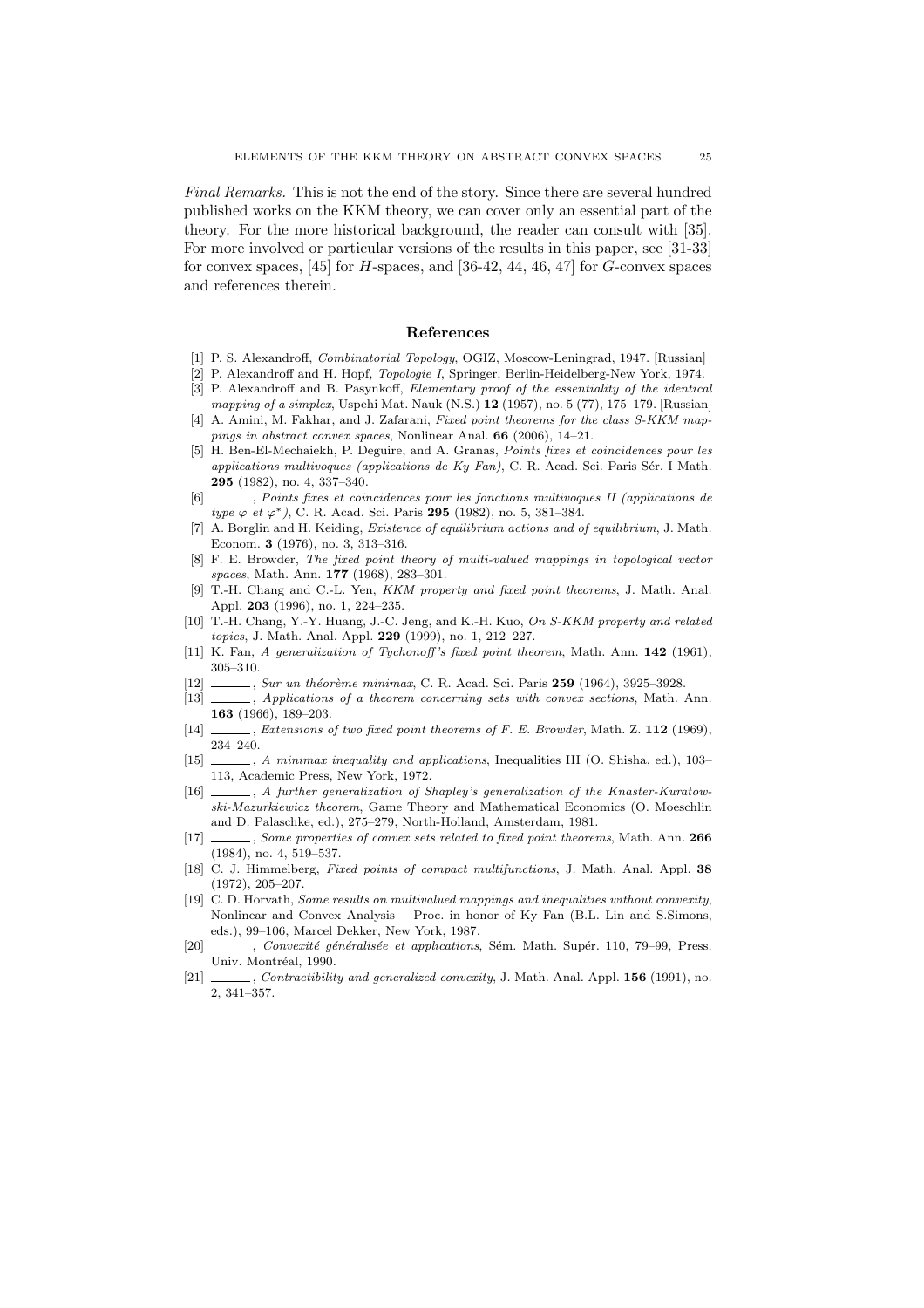- [22] \_\_\_\_\_, Extension and selection theorems in topological spaces with a generalized convexity structure, Ann. Fac. Sci. Toulouse Math.  $(6)$  2 (1993), no. 2, 253–269.
- [23] H. Kim, KKM property, S-KKM property and fixed point theorems, Nonlinear Anal. 63 (2005), e1877–e1884.
- [24] H. Kim and S. Park, Remarks on the KKM property for open-valued multimaps on generalized convex spaces, J. Korean Math. Soc. 42 (2005), no. 1, 101–110.
- [25] B. Knaster, K. Kuratowski, and S. Mazurkiewicz, Ein Beweis des Fixpunktsatzes für n-Dimensionale Simplexe, Fund. Math. 14 (1929), 132–137.
- [26] M. Lassonde, On the use of KKM multifunctions in fixed point theory and related topics, J. Math. Anal. Appl. 97 (1983), no. 1, 151–201.
- [27] J. Nash, Non-cooperative games, Ann. of Math. (2) **54** (1951), 286-293.
- [28] S. Park, Generalizations of Ky Fan's matching theorems and their applications, J. Math. Anal. Appl. 141 (1989), no. 1, 164–176.
- [29] \_\_\_\_, Generalized matching theorems for closed coverings of convex sets, Numer. Funct. Anal. Optim. 11 (1990), no. 1-2, 101–110.
- [30] , Some coincidence theorems on acyclic multifunctions and applications to KKM theory, Fixed Point Theory and Applications (K.-K. Tan, ed.), 248–277, World Sci. Publ., River Edge, NJ, 1992.
- [31]  $\_\_\_\_\$  Foundations of the KKM theory via coincidences of composites of upper semicontinuous maps, J. Korean Math. Soc. 31 (1994), no. 3, 493–519.
- [32]  $\_\_\_\_\_\$ , A unified approach to generalizations of the KKM-type theorems related to acyclic maps, Numer. Funct. Anal. Optim. 15 (1994), no. 1-2, 105–119.
- [33]  $\_\_\_\_\_$  Coincidence theorems for the better admissible multimaps and their applications, Nonlinear Anal. 30 (1997), no. 7, 4183–4191.
- [34]  $\ldots$ , A unified fixed point theory of multimaps on topological vector spaces, J. Korean Math. Soc. 35 (1998), no. 4, 803–829; Corrections, ibid. 36 (1999), no. 4, 829–832.
- [35] , Ninety years of the Brouwer fixed point theorem, Vetnam J. Math. 27 (1999), no. 3, 187–222.
- [36] \_\_\_\_, Elements of the KKM theory for generalized convex spaces, Korean J. Comp. Appl. Math. 7 (2000), no. 1, 1–28.
- [37] *Simmarks on topologies of generalized convex spaces*, Nonlinear Funct. Anal. Appl. 5 (2000), no. 2, 67–79.
- [38]  $\_\_\_\_\_\_\_\_\_\_\_\_\_\_\_\_\_\_\_\_\_\_\_\_\_\_\_\_\_\.\_$  New topological versions of the Fan-Browder fixed point theorem, Nonlinear Anal. 47 (2001), no. 1, 595–606.
- [39]  $\_\_\_\_\$  Fixed point theorems in locally G-convex spaces, Nonlinear Anal. 48 (2002), no. 6, Ser. A: theory Methods, 869–879.
- [40] Coincidence, almost fixed point, and minimax theorems on generalized convex spaces, J. Nonlinear Convex Anal. 4 (2003), no. 1, 151–164.
- [41]  $\ldots$ , On generalizations of the KKM principle on abstract convex spaces, Nonlinear Anal. Forum 11 (2006), no. 1, 67–77.
- [42]  $\ldots$ , A unified fixed point theory in generalized convex spaces, Acta Math. Sinica, English Series 23 (2007), no. 8, 1509–1536.
- [43] S. Park and K. S. Jeong, Fixed point and non-retract theorems Classical circular tours, Taiwanese J. Math. 5 (2001), no. 1, 97–108.
- [44] S. Park and H. Kim, Admissible classes of multifunctions on generalized convex spaces, Proc. Coll. Natur. Sci., Seoul Nat. Univ. 18 (1993), 1–21.
- [45] Coincidences of composites of u.s.c. maps on H-spaces and applications, J. Korean Math. Soc. 32 (1995), no. 2, 251–264.
- [46] , Coincidence theorems for admissible multifunctions on generalized convex spaces, J. Math. Anal. Appl. 197 (1996), no. 1, 173-187.
- [47] \_\_\_\_\_, Foundations of the KKM theory on generalized convex spaces, J. Math. Anal. Appl. 209 (1997), no. 2, 551–571.